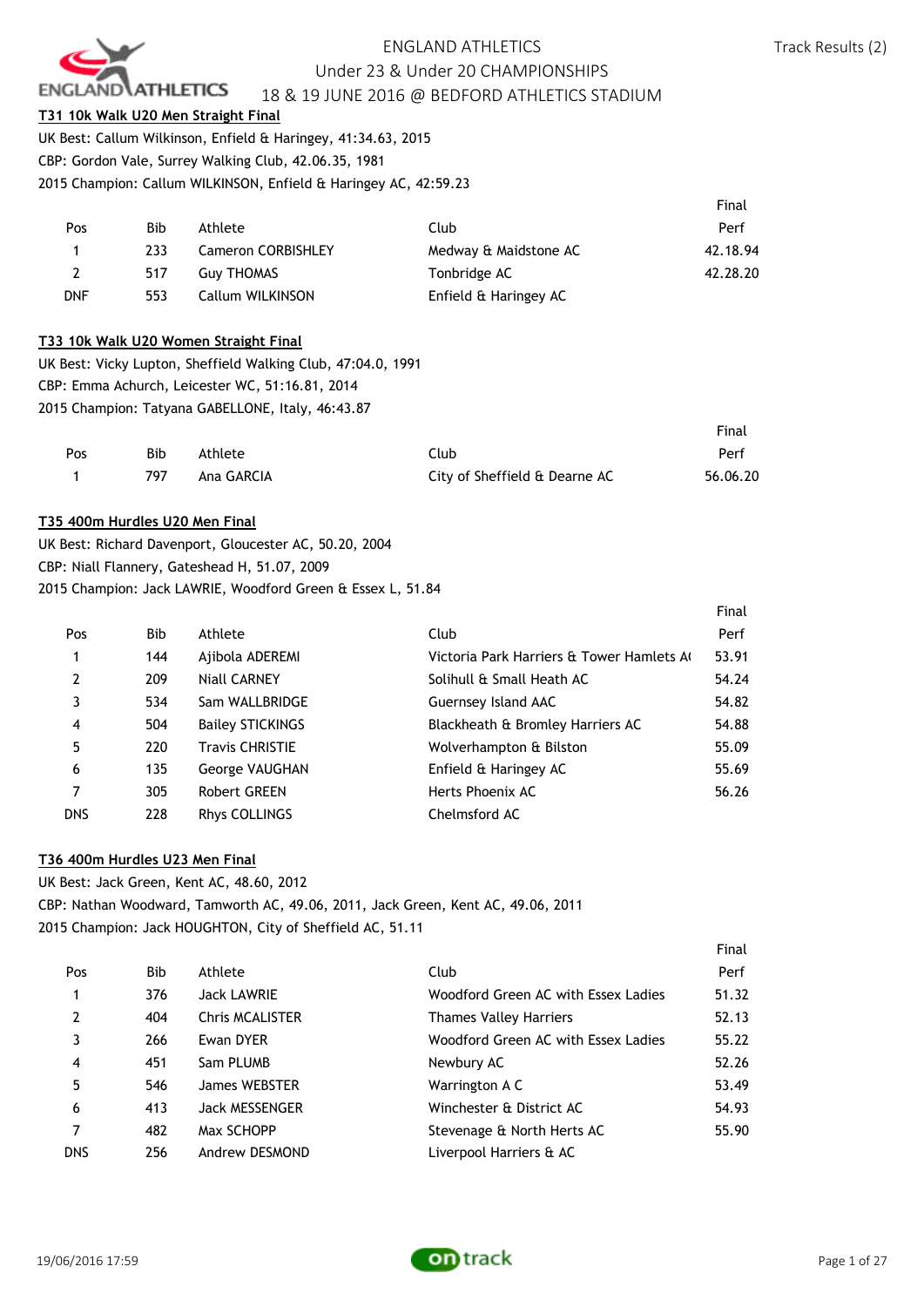

Final

#### **T37 400m Hurdles U20 Women Final**

UK Best: Shona Richards, Windsor Slough Eton & Hounslow, 56.16, 2014 CBP: Vicki Jamison, Lagan Valley AC, 57.27, 1996

2015 Champion: Katie PURVES, Edinburgh AC, 60.00

|     |                           |                           | Final   |
|-----|---------------------------|---------------------------|---------|
| Bib | Athlete                   | Club                      | Perf    |
| 693 | Chelsea WALKER            | City of York AC           | 59.07   |
| 876 | <b>Holly MCARTHUR</b>     | <b>Whitemoss AAC</b>      | 1.00.23 |
| 840 | Danel JANSEN-VAN-RENSBURG | Solihull & Small Heath AC | 1.02.04 |
| 789 | Chloe ESEGBONA            | City of Stoke AC          | 1.02.18 |
| 856 | Hannah KNIGHTS            | Guildford & Godalming AC  | 1.02.68 |
| 732 | <b>Alice BYLES</b>        | Oxford City AC            | 1.03.63 |
| 830 | Katie HOLT                | Reading AC                | 1.03.70 |
| 804 | Lilian GODDARD            | <b>Torbay AAC</b>         | 1.04.24 |
|     |                           |                           |         |

#### **T38 400m Hurdles U23 Women Final**

UK Best: Sally Gunnell, Essex Ladies AC, 54.03, 1988 CBP: Perri Shakes-Drayton, Victoria Park & Tower Hamlets, 55.34, 2009 2015 Champion: Shona RICHARDS, Windsor Slough Eton & H, 57.24

| Pos            | <b>Bib</b> | Athlete                   | Club                          | Perf  |
|----------------|------------|---------------------------|-------------------------------|-------|
| 1              | 954        | Georgina ROGERS           | <b>Birchfield Harriers</b>    | 58.53 |
| $\overline{2}$ | 749        | <b>Bethany CLOSE</b>      | Brighton & Hove AC            | 58.74 |
| 3              | 882        | Hayley MCLEAN             | Chelmsford AC                 | 59.37 |
| $\overline{4}$ | 922        | <b>Mhairi PATIENCE</b>    | Victoria Park City Of Glasgow | 60.74 |
| 5              | 1006       | <b>Stephanie WILLIAMS</b> | Herts Phoenix AC              | 60.84 |
| 6              | 748        | Elisabeth CLIFFORD        | Southampton AC                | 60.95 |
| 7              | 895        | Anna NELSON               | <b>Inverness Harriers</b>     | 62.69 |
| 8              | 781        | Lily EDMONDS              | City Of Plymouth AC           | 64.97 |

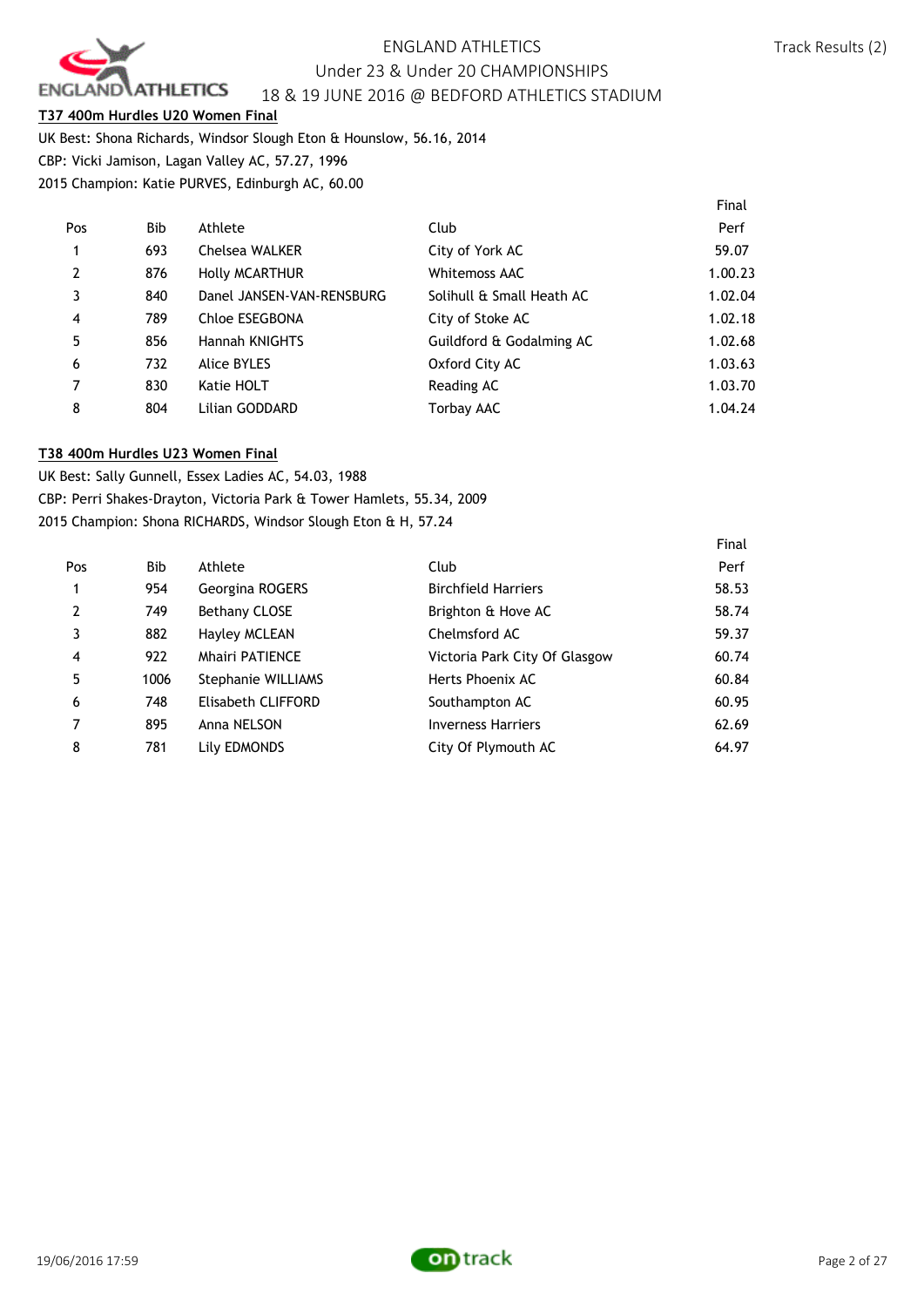

#### **T39 200m U20 Women Heats**

UK Best: Dina Asher-Smith, Blackheath & Bromley AC, 22.61, 2014 CBP: Dina Asher-Smith, Blackheath & Bromley AC, 22.74, 2014 2015 Champion: Shannon HYLTON, Blackheath & Bromley AC, 23.22

|                |            |                              |                                  | Heat 1    |          |
|----------------|------------|------------------------------|----------------------------------|-----------|----------|
| Pos            | Bib        | Athlete                      | Club                             | Perf      | $ws+0.6$ |
| $\mathbf{1}$   | 649        | Alisha REES                  | Edinburgh AC                     | 24.09 Q   |          |
| $\overline{2}$ | 624        | Immanuela ALIU               | Blackheath & Bromley Harriers AC | 24.93 Q   |          |
| 3              | 1010       | Jemma WOOD                   | Guildford & Godalming AC         | 25.09 Q   |          |
| 4              | 874        | Mary MARTIN                  | Enfield & Haringey AC            | $25.62$ q |          |
| 5              | 651        | Sherique RUDDOCK             | <b>Thames Valley Harriers</b>    | 27.65     |          |
| 6              | 650        | <b>Brittany ROBINSON</b>     | <b>Thames Valley Harriers</b>    | 30.39     |          |
| <b>DNS</b>     | 638        | Lauren GREIG                 | Glasgow School of Sport          |           |          |
|                |            |                              |                                  | Heat 2    |          |
| Pos            | <b>Bib</b> | Athlete                      | Club                             | Perf      | $ws+0.5$ |
| 1              | 941        | Amelia REYNOLDS              | Cardiff AAC                      | 25.28     | Q        |
| $\overline{2}$ | 1002       | Eve WILLIAMS                 | <b>Cwmbran Harriers</b>          | 25.55     | Q        |
| 3              | 883        | <b>Charlotte MCLENNAGHAN</b> | Notts AC                         | 25.63     | Q        |
| 4              | 960        | Sophie SEGUN                 | Herts Phoenix AC                 | 25.74     |          |
| 5              | 639        | <b>Catherine HARDY</b>       | Gloucester AC                    | 25.89     |          |
| 6              | 642        | Parris JOHNSON               | Blackheath & Bromley Harriers AC | 26.03     |          |
| $\overline{7}$ | 896        | Tahlia NELSON                | Luton AC                         | 26.07     |          |
| 8              |            |                              |                                  |           |          |
|                |            |                              |                                  | Heat3     |          |
| Pos            | <b>Bib</b> | Athlete                      | Club                             | Perf      | $ws-0.1$ |
| 1              | 622        | <b>Finette AGYAPONG</b>      | Newham & Essex Beagles AC        | 24.56     | Q        |
| $\overline{2}$ | 623        | Gina AKPE-MOSES              | <b>Birchfield Harriers</b>       | 24.93     | Q        |
| 3              | 640        | <b>Billie Jo HARRIS</b>      | Rotherham Harriers & AC          | 25.28     | Q        |
| 4              | 641        | Selina HENDERSON             | <b>Falkirk Victoria Harriers</b> | 25.33     | q        |
| 5              | 1019       | Yvette WESTWOOD              | Gloucester AC                    | 25.39     | q        |
| 6              | 991        | <b>Ella TURNER</b>           | Oxford City AC                   | 25.72     |          |
|                |            |                              |                                  |           |          |
|                |            |                              |                                  | Heat4     |          |
| Pos            | Bib        | Athlete                      | Club                             | Perf      | $ws+0.0$ |
| 1              | 628        | Maya BRUNEY                  | Blackheath & Bromley Harriers AC | 24.53     | Q        |
| $\overline{2}$ | 783        | Mair EDWARDS                 | Basingstoke & Mid Hants AC       | 24.86     | Q        |
| 3              | 634        | Jazz CRAWFORD                | Blackheath & Bromley Harriers AC | 24.98     | Q        |
| 4              | 648        | Eleanor RAWSON               | City of Sheffield AC             | 25.18     | q        |
| 5              | 862        | Chloe LINDOP                 | Cannock & Stafford AC            | 25.82     |          |
| 6              | 869        | Hannah MALPASS               | Cannock & Stafford AC            | 25.98     |          |

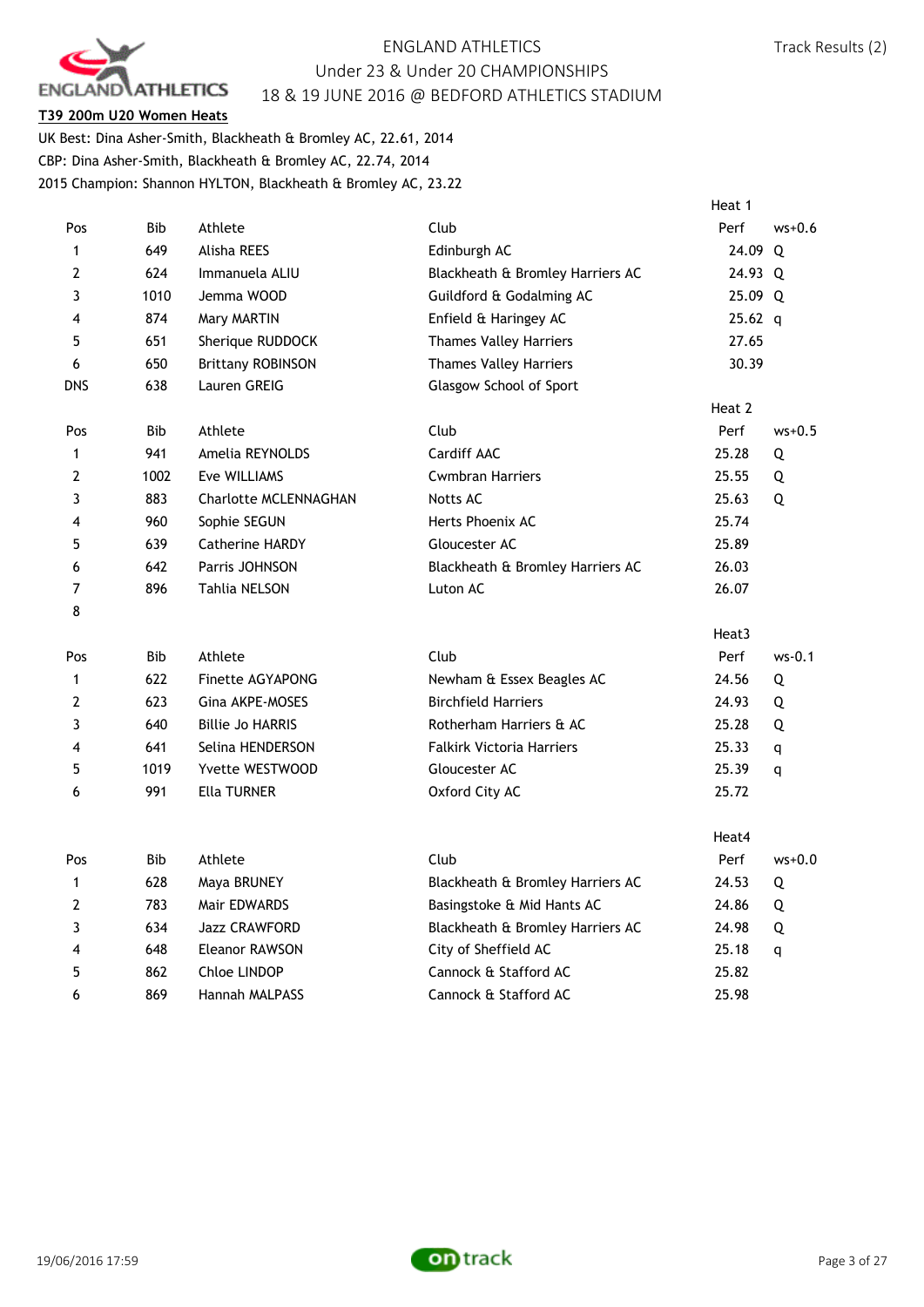

#### **T40 200m U23 Men Heats**

UK Best: Nethaneel Mitchell-Blake, Newham & EB, 19.95, 2016 CBP: Chris Lambert, Belgrave Harriers, 20.58, 2003 2015 Champion: Leon REID, Birchfield Harriers, 20.95

|                |            |                       |                             | Heat 1           |
|----------------|------------|-----------------------|-----------------------------|------------------|
| Pos            | <b>Bib</b> | Athlete               | Club                        | Perf<br>$ws+0.5$ |
|                | 454        | <b>Elliott POWELL</b> | Leicester Coritanian AC     | 21.74 $Q$        |
| $\overline{2}$ | 436        | Joshua OLAWORE        | Havering AC                 | 21.94 Q          |
|                | 20         | Kane HOWITT           | Royal Sutton Coldfield AC   | 22.25 Q          |
| 4              | 12         | Jake DAWKINS          | Cardiff AAC                 | 22.33            |
| 5              | 27         | Karl MCCLEAN          | City of Lisburn AC          | 22.67            |
| 6              | 391        | Elijah LYLE-VIDAL     | Kingston AC & Poly Harriers | 22.99            |
|                | 336        | Jack HOCKING          | Worcester AC                | <b>DNS</b>       |
|                |            |                       |                             |                  |

|                |            |                             |                                    | Heat 2 |              |
|----------------|------------|-----------------------------|------------------------------------|--------|--------------|
| Pos            | <b>Bib</b> | Athlete                     | Club                               | Perf   | $ws+1.8$ m/s |
| $\mathbf{1}$   | 466        | Leon REID                   | <b>Birchfield Harriers</b>         | 21.49  | Q            |
| 2              | 507        | Joshua STREET               | Kent AC                            | 21.60  | Q            |
| 3              | 6          | Leroy CAIN                  | <b>Thames Valley Harriers</b>      | 21.79  | Q            |
| $\overline{4}$ | 35         | Jamal-Marcus RHODEN-STEVENS | <b>Shaftesbury Barnet Harriers</b> | 21.92  | q            |
| 5              | 473        | Jamie ROBINSON              | Southampton AC                     | 22.35  |              |
| 6              | 32         | <b>Joel PARKES</b>          | Bedford & County AC                | 22.38  |              |
| $\overline{7}$ | 40         | Jordan SPENCE               | Corby AC                           | 22.50  |              |

|                |            |                     |                                  | Heat 3 |              |
|----------------|------------|---------------------|----------------------------------|--------|--------------|
| Pos            | <b>Bib</b> | Athlete             | Club                             | Perf   | $ws+0.4$ m/s |
| $\mathbf{1}$   | 494        | <b>Ben SNAITH</b>   | Enfield & Haringey AC            | 21.71  | Q            |
| 2              | 434        | Michael OHIOZE      | St. Ambrose University (America) | 22.00  | Q            |
| 3              | 10         | Anaximandro DASILVA | Cardiff AAC                      | 22.09  | Q            |
| $\overline{4}$ | 330        | Daniel HEALD        | Sale Harriers Manchester         | 22.15  | q            |
| 5              | 586        | Callum ROUGHNEEN    | Sale Harriers Manchester         | 22.98  |              |
| 6              | 211        | Aaron CARTER        | Crawley AC                       | 23.09  |              |
|                |            |                     |                                  |        |              |

|                |            |                          |                            | Heat 4 |              |
|----------------|------------|--------------------------|----------------------------|--------|--------------|
| Pos            | <b>Bib</b> | Athlete                  | Club                       | Perf   | $ws-0.4$ m/s |
| $\mathbf{1}$   | 42         | <b>Christopher STONE</b> | Bristol & West AC          | 21.16  | Q            |
| $\overline{2}$ | 462        | Jay RARADZA              | Derby AC                   | 21.77  | Q            |
|                | 46         | <b>Thomas WILLIAMS</b>   | Barry & Vale Harriers      | 21.96  | Q            |
| 4              | 337        | Kevin HODGSON            | Bournemouth AC             | 22.20  | q            |
| 5              | 479        | Simbarashe RWAMBIWA      | <b>Birchfield Harriers</b> | 22.29  | q            |
| 6              | 44         | Daniel WALSH             | Gateshead Harriers & AC    | 22.77  |              |

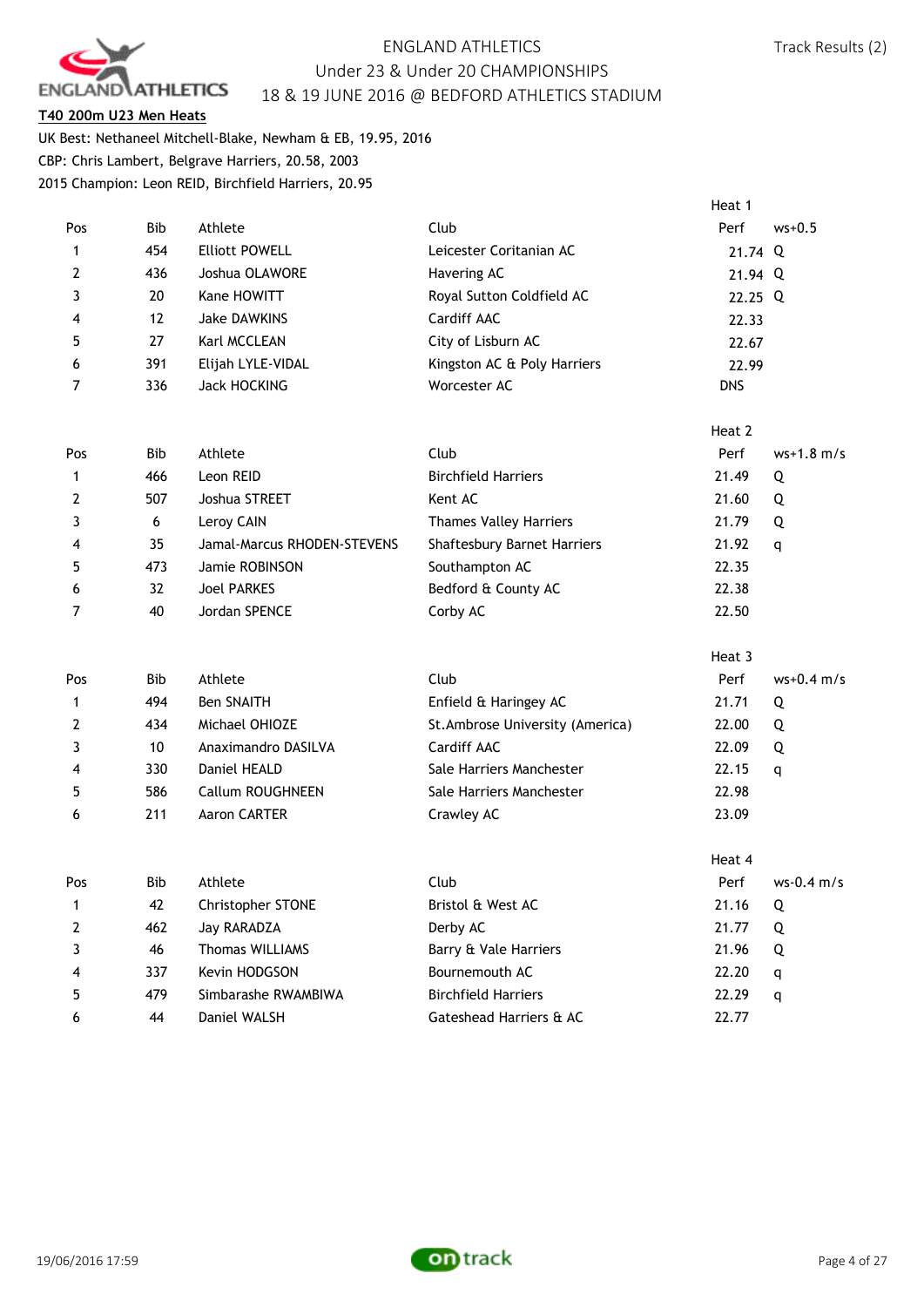

#### **T41 200m U20 Men Heats**

UK Best: Christian Malcolm, Cardiff AAC, 20.29, 1998 CBP: Christian Malcolm, Cardiff AAC, 20.32, 1998 2015 Champion: Elliott POWELL, Leicester Coritanian AC, 21.04

|                |            |                                |                                     | Heat 1 |             |
|----------------|------------|--------------------------------|-------------------------------------|--------|-------------|
| Pos            | Bib        | Athlete                        | Club                                | Perf   | $ws+1.3m/s$ |
| 1              | 80         | <b>Gerald MATTHEW</b>          | Shaftesbury Barnet Harriers         | 21.51  | Q           |
| 2              | 396        | Mustafa MAHAMUUD               | <b>Birchfield Harriers</b>          | 21.91  | Q           |
| 3              | 97         | Nicholas WALSH                 | <b>Tipton Harriers</b>              | 22.08  | Q           |
| 4              | 75         | <b>Olamide LANIHUN</b>         | <b>Thames Valley Harriers</b>       | 22.29  | Q           |
| 5              | 54         | Ollie BIDDLE                   | Worcester AC                        | 22.56  |             |
| 6              | 460        | <b>Nick PRENTICE</b>           | <b>Birchfield Harriers</b>          | 22.80  |             |
| 7              | 78         | <b>Ben MATSUKA-WILLIAMS</b>    | City Of Norwich AC                  | 22.87  |             |
| 8              | 71         | Daniel JOHN                    | <b>Thames Valley Harriers</b>       | 23.54  |             |
|                |            |                                |                                     | Heat 2 |             |
| Pos            | <b>Bib</b> | Athlete                        | Club                                | Perf   | $ws-0.5m/s$ |
| 1              | 73         | <b>Kristian JONES</b>          | Cardiff AAC                         | 21.80  | Q           |
| 2              | 402        | Joseph MASSIMO                 | Crawley AC                          | 21.81  | Q           |
| 3              | 500        | Zachary STAPLETON              | Rugby & Northampton AC              | 22.22  | Q           |
| 4              | 102        | <b>Tyler WILLIAMS</b>          | <b>Newport Harriers</b>             | 22.59  | Q           |
| 5              | 336        | <b>Jack HOCKING</b>            | Worcester AC                        | 22.85  |             |
| 6              | 50         | Morgan AMED                    | <b>Coventry Godiva Harriers</b>     | 22.92  |             |
| $\overline{7}$ | 182        | Tor BENNETT WILLIAMS           | Wolverhampton & Bilston             | 23.16  |             |
| <b>DNS</b>     | 93         | Alfie ROWETT                   |                                     |        |             |
|                |            |                                |                                     | Heat 3 |             |
| Pos            | Bib        | Athlete                        | Club                                | Perf   | $ws-0.1m/s$ |
| $\mathbf{1}$   | 503        | <b>Nick STEWART</b>            | Enfield & Haringey AC               | 21.91  | Q           |
| 2              | 269        | Jona EFOLOKO                   | Sale Harriers Manchester            | 22.03  | Q           |
| 3              | 582        | <b>Charles HILLIARD</b>        | Halesowen ACC                       | 22.14  | Q           |
| 4              | 383        | <b>Blaine LEWIS-SHALLOW</b>    | Reading AC                          | 22.24  | Q           |
| 5              | 416        | Chad MILLER                    | Hercules Wimbledon AC               | 22.32  | q           |
| 6              | 49         | <b>Frank AHANON</b>            | Windsor Slough Eton & Hounslow AC   | 23.05  |             |
| 7              | 94         | Nilrem STEWART                 | <b>Thames Valley Harriers</b>       | 23.23  |             |
|                |            |                                |                                     | Heat 4 |             |
| Pos            | Bib        | Athlete                        | Club                                | Perf   | $ws+1.3m/s$ |
| 1              | 524        | Cameron TINDLE                 | Edinburgh AC                        | 21.85  | Q           |
| 2              | 145        | Tope ADEYEYE                   | Enfield & Haringey AC               | 22.06  | Q           |
| 3              | 258        | Shayne DEWAR                   | Woodford Green AC with Essex Ladies | 22.1   | Q           |
| 4              | 187        | Isayah BOERS                   | Highgate Harriers                   | 22.31  | Q           |
| 5              | 68         | Sam GRIFFIN                    | Middlesbrough AC (Mandale)          | 22.36  | q           |
| 6              | 90         | Keano - Elliott PARIS - SAMUEL | <b>Thames Valley Harriers</b>       | 22.72  |             |
| 7              | 492        | Luke SMITH                     | Herts Phoenix AC                    | 22.73  |             |
| 8              | 84         | Kamal MITCHELL                 | <b>Thames Valley Harriers</b>       | 22.87  |             |

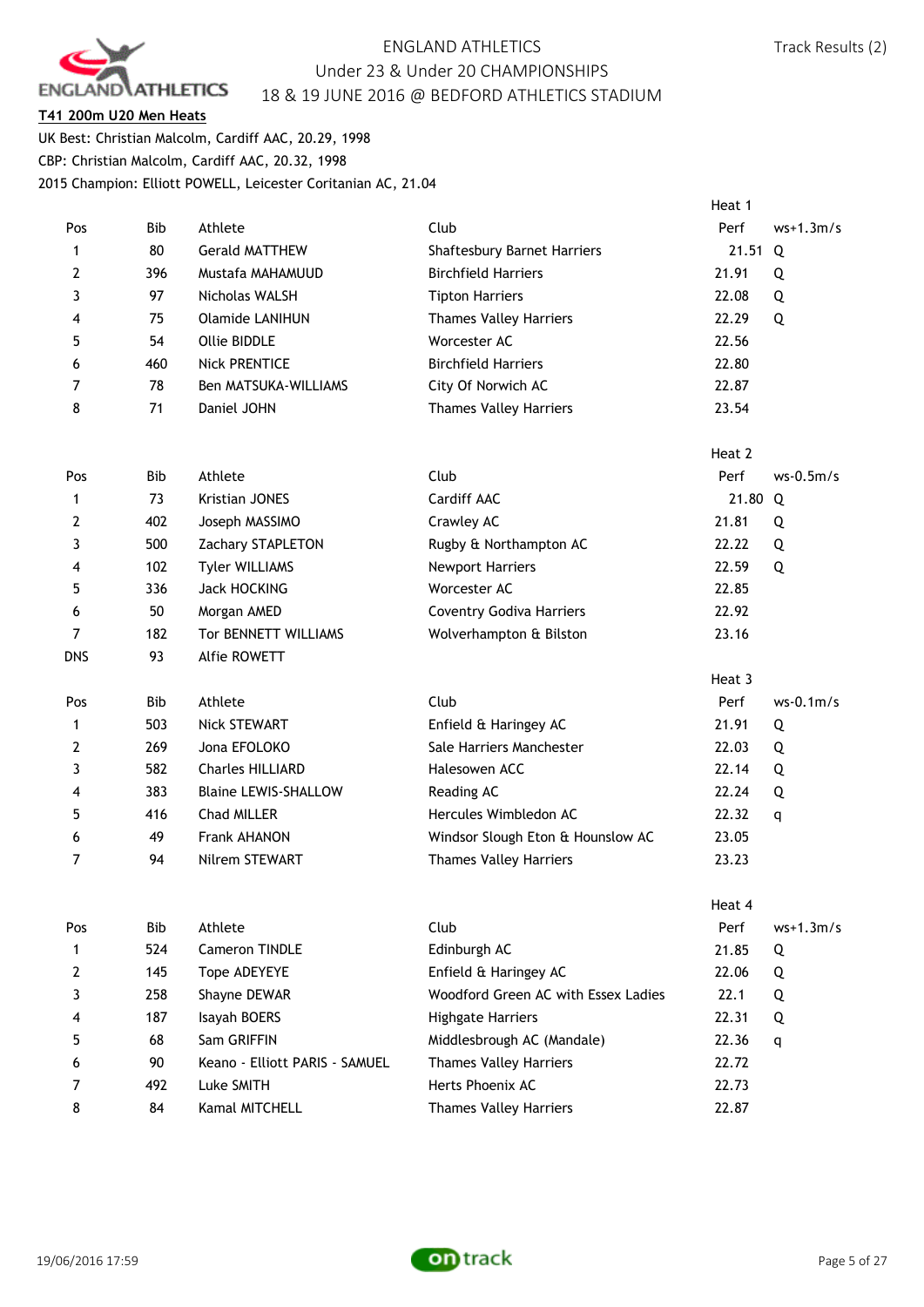

Heat 5

| Pos            | <b>Bib</b> | Athlete                | Club                          | Perf  | $ws+0.3m/s$ |
|----------------|------------|------------------------|-------------------------------|-------|-------------|
|                | 301        | Ryan GORMAN            | Notts AC                      | 21.72 | Q           |
| $\overline{2}$ | 571        | Charlee YEARWOOD       | Stevenage & North Herts AC    | 21.94 | Q           |
| 3              | 85         | Andrew MORGAN-HARRISON | Kingston upon Hull AC         | 22.08 | Q           |
| 4              | 475        | Ed ROSS                | <b>Birchfield Harriers</b>    | 22.19 | Q           |
| 5              | 244        | Sean CROWIE            | Hillingdon AC                 | 22.27 | q           |
| 6              | 86         | Regan O'CONNELL        | City of Sheffield & Dearne AC | 22.40 | q           |
|                | 52         | Daniel BEADSLEY        | Halifax Harriers & AC         | 22.61 |             |

#### **T42 1500m U20 Men Final**

UK Best: Graham Williamson, Springburn Harriers, 3:36.6, 1979 CBP: Graham Williamson, Springburn Harriers, 3:39.68, 1978 2015 Champion: Josh KERR, Edinburgh AC, 3:49.90

| Pos            | Bib | Athlete                | Club                             | Perf     |
|----------------|-----|------------------------|----------------------------------|----------|
| 1              | 335 | Jake HEYWARD           | Cardiff AAC                      | 03:55.63 |
| $\overline{2}$ | 339 | Tom HOLDEN             | South London Harriers            | 03:56.11 |
| 3              | 595 | Jamie WILLIAMSON       | Loughborough Students AC         | 03:56.44 |
| 4              | 573 | <b>William FULLER</b>  | Blackheath & Bromley Harriers AC | 03:56.78 |
| 5              | 412 | Ossama MESLEK          | Leeds City AC                    | 03:56.96 |
| 6              | 250 | Archie DAVIS           | <b>Brighton Phoenix</b>          | 03:57.06 |
|                | 538 | Archie WALTON          | Taunton AC                       | 03:58.98 |
| 8              | 204 | <b>Alex BURROWS</b>    | Telford AC                       | 03:59.54 |
| 9              | 247 | <b>Benjamin DAVIES</b> | Bedford & County AC              | 04:00.70 |
| 10             | 407 | James MCCRAE           | Nene Valley Harriers             | 04:01.59 |
| 11             | 261 | Tom DODD               | <b>Birchfield Harriers</b>       | 04:04.33 |
| <b>DNF</b>     | 268 | <b>Daniel EELES</b>    | <b>Brighton Phoenix</b>          |          |

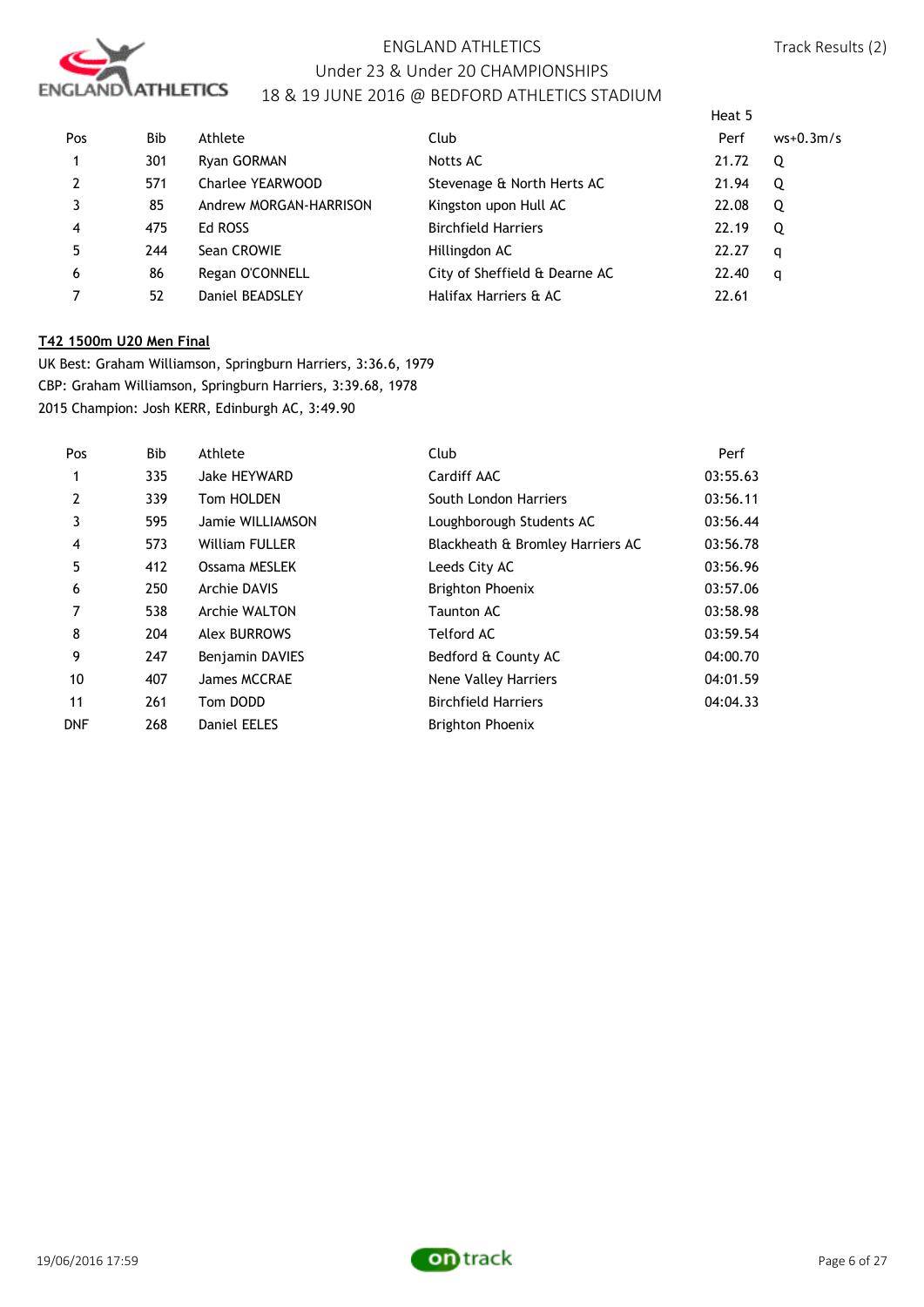

#### **T44 100m Hurdles U20 Women Heats**

UK Best: Yasmin Miller, Derby AC, 13.13, 2014 CBP: Sarah Claxton, Colchester & Tendring AC, 13.28, 1998 2015 Champion: Shirin IRVING, Windsor Slough Eton & H, 13.61

|                |            |                    |                                   | Heat 1 |          |
|----------------|------------|--------------------|-----------------------------------|--------|----------|
| Pos            | <b>Bib</b> | Athlete            | Club                              | Perf   | $ws-1.0$ |
| 1              | 673        | Alicia BARRETT     | Chesterfield & District AC        | 13.58  | Q        |
| $\overline{2}$ | 645        | Megan MARRS        | Windsor Slough Eton & Hounslow AC | 14.21  | Q        |
| 3              | 690        | Jade SIMSON        | City Of Plymouth AC               | 14.41  | Q        |
| $\overline{4}$ | 680        | Amber-Leigh HALL   | Reading AC                        | 14.47  |          |
| 5              | 678        | Livia GAUNTLETT    | Team Bath AC                      | 14.48  |          |
| -6             | 677        | Katie GARLAND      | Brighton & Hove AC                | 14.85  |          |
| DNF            | 674        | <b>Chloe BURNS</b> | City of Stoke AC                  |        |          |
| <b>DNS</b>     | 684        | Morgan LAKE        | Windsor Slough Eton & Hounslow AC |        |          |

|     |     |                        |                              | Heat 2 |          |
|-----|-----|------------------------|------------------------------|--------|----------|
| Pos | Bib | Athlete                | Club                         | Perf   | $ws-0.3$ |
|     | 675 | <b>Mollie COURTNEY</b> | Cheltenham & County Harriers | 13.61  | Q        |
| 2   | 689 | Hope SARTI             | Guildford & Godalming AC     | 13.90  | Q        |
| 3   | 693 | <b>Chelsea WALKER</b>  | City of York AC              | 14.02  | Q        |
| 4   | 683 | Alice HOPKINS          | Radley AC                    | 14.25  | q        |
| 5   | 676 | Sophie ELLISS          | Croydon Harriers             | 14.47  | q        |
| 6   | 691 | Lucy TURNER            | Gateshead Harriers & AC      | 14.56  |          |
| 7   | 685 | Zoe LUCAS              | Notts AC                     | 14.77  |          |
| 8   | 686 | <b>Josie PARRY</b>     | City of York AC              | 15.31  |          |

### **T45 100m Hurdles U23 Women Heats**

UK Best: Cindy Ofili, Woodford Green & Essex Ladies AC, 12.60, 2015 CBP: Jessica Ennis, City of Sheffield AC, 13.04, 2007 2015 Champion: Yasmin MILLER, Derby AC, 13.34

|            |                       |                                     | Heat 1 |          |
|------------|-----------------------|-------------------------------------|--------|----------|
| Bib        | Athlete               | Club                                | Perf   | $ws-1.1$ |
| 669        | Holly PATTIE-BELLELI  | Woodford Green AC with Essex Ladies | 13.73  | Q        |
| 666        | <b>Jessica HUNTER</b> | Vale Of Aylesbury AC                | 14.09  | Q        |
| 660        | Niamh BAILEY          | Corby AC                            | 14.11  | Q        |
| 671        | Olivia WALKER         | Cannock & Stafford AC               | 14.42  |          |
| 662        | Kelly CLARK           | City of Sheffield & Dearne AC       | 14.64  |          |
| 664        | Kaeshelle COOKE       | Enfield & Haringey AC               | 16.45  |          |
|            |                       |                                     | Heat 2 |          |
| <b>Bib</b> | Athlete               | Club                                | Perf   | $ws+1.4$ |
| 672        | Lucy HATTON           | Corby AC                            | 13.31  | Q        |
| 668        | <b>Heather PATON</b>  | <b>Birchfield Harriers</b>          | 13.75  | Q        |
| 663        | Stephanie CLITHEROE   | Windsor Slough Eton & Hounslow AC   | 13.78  | Q        |
| 670        | <b>Holly THOMAS</b>   | Newham & Essex Beagles AC           | 14.26  | q        |
| 667        | Emma NWOFOR           | Newham & Essex Beagles AC           | 14.28  | q        |
| 665        | Ella DELUCIS          | Peterborough AC                     | 14.61  |          |
|            |                       |                                     |        |          |

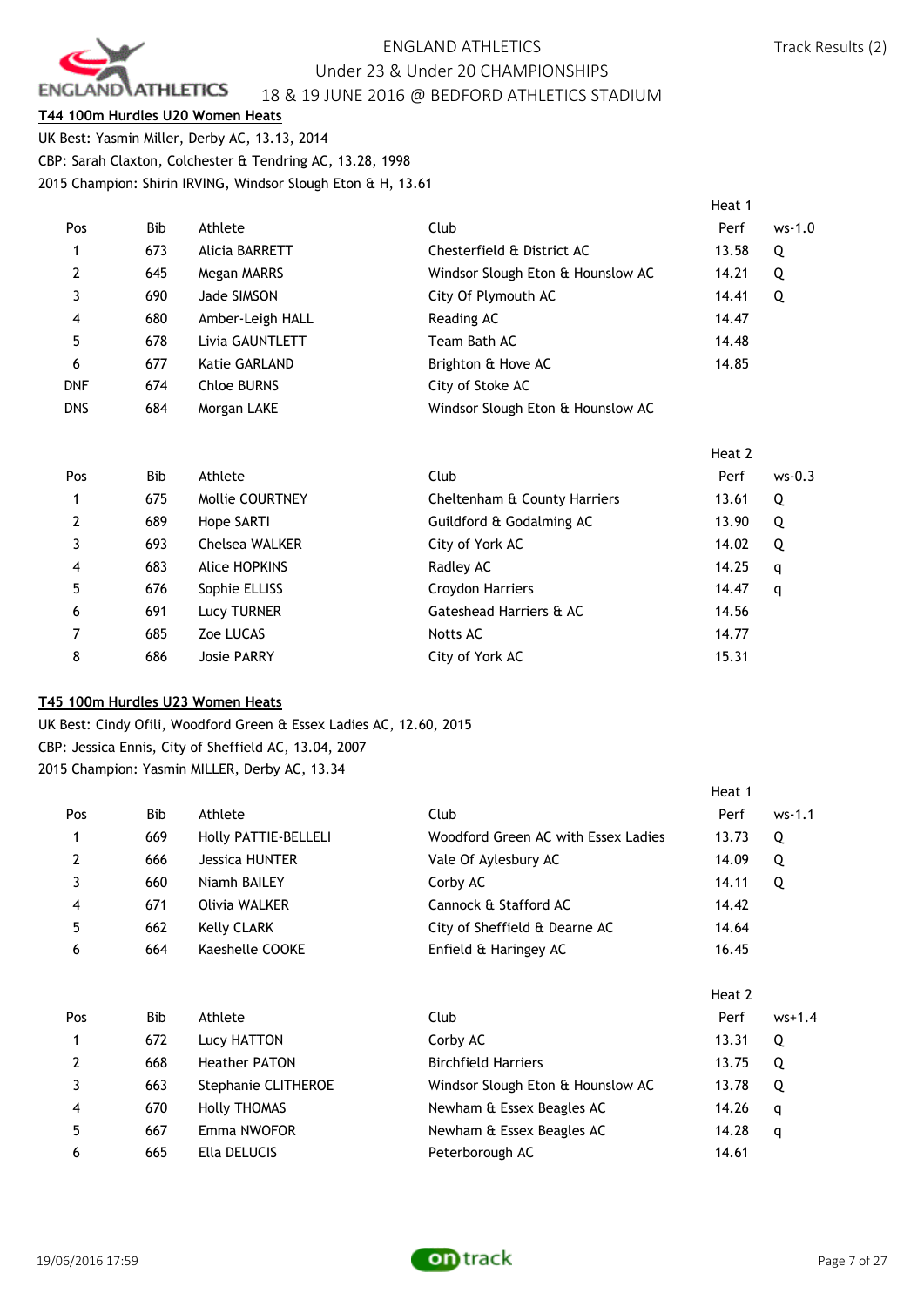

### **T46 110m Hurdles U20 Men Heats**

UK Best: David Omoregie, Cardiff AAC, 13.17, 2014 CBP: David Omoregie, Cardiff AAC, 13.17, 2014 2015 Champion: Jack HATTON, Reading AC, 13.55

| Pos            | Bib        | Athlete                | Club                  | $ws+0.4$<br>Perf |  |
|----------------|------------|------------------------|-----------------------|------------------|--|
|                | 130        | Robert SAKALA          | Croydon Harriers      | 13.70<br>Q       |  |
| 2              | 136        | <b>James WEAVER</b>    | Enfield & Haringey AC | 13.70<br>Q       |  |
| 3              | 125        | <b>Edson GOMES</b>     | Luton AC              | 14.82<br>Q       |  |
| $\overline{4}$ | 127        | Ryan LONG              | Poole AC              | 14.87            |  |
| 5              | 126        | <b>Rhys HARRIS</b>     | Swansea Harriers      | 15.20            |  |
|                |            |                        |                       |                  |  |
|                |            |                        |                       | Heat 2           |  |
| Pos            | <b>Bib</b> | Athlete                | Club                  | $ws+0.6$<br>Perf |  |
|                | 134        | <b>Matt TRESTON</b>    | Reading AC            | Q<br>13.90       |  |
| $\overline{2}$ | 124        | <b>Cameron FILLERY</b> | Brighton & Hove AC    | 14.54<br>Q       |  |
| 3              | 135        | George VAUGHAN         | Enfield & Haringey AC | 14.63<br>Q       |  |
| $\overline{4}$ | 122        | Rivaldo BROWN          | <b>Trafford AC</b>    | 14.68<br>q       |  |
| 5              | 128        | <b>Thomas MILLER</b>   | City Of Portsmouth AC | 14.82<br>q       |  |
| 6              | 121        | <b>Kristian BROWN</b>  | Basildon AC           | 15.00            |  |

#### **T47 110m Hurdles U23 Men Heats**

UK Best: Colin Jackson, Cardiff AAC, 13.11, 1988 CBP: Will Sharman, Belgrave H, 13.49, 2006 2015 Champion: David OMOREGIE, Cardiff AAC, 13.62

|                |     |                       |                        | Heat 1 |          |
|----------------|-----|-----------------------|------------------------|--------|----------|
| Pos            | Bib | Athlete               | Club                   | Perf   | ws-0.1   |
| 1              | 111 | David KING            | City Of Plymouth AC    | 13.68  | Q        |
| $\overline{2}$ | 117 | Khai RILEY-LA BORDE   | Enfield & Haringey AC  | 13.94  | Q        |
| 3              | 113 | Jack MAJOR            | Southampton AC         | 14.87  | Q        |
| 4              | 114 | Maranga MOKAYA        | Notts AC               | 14.91  | q        |
| 5              | 110 | George HADLER         | Havering AC            | 15.90  | q        |
|                |     |                       |                        | Heat 2 |          |
| Pos            | Bib | Athlete               | Club                   | Perf   | $ws+0.0$ |
| 1              | 587 | David OMOREGIE        | Cardiff AAC            | 13.75  | Q        |
| $\overline{2}$ | 112 | Jack KIRBY            | Harrow AC              | 14.62  | Q        |
| 3              | 116 | Miguel PERERA         | Harrow AC              | 15.45  | Q        |
| 4              | 108 | <b>Matthew BAILEY</b> | West Norfolk AC        | 16.83  |          |
| <b>DNS</b>     | 119 | James WRIGHT          | Rugby & Northampton AC |        |          |

Heat 1

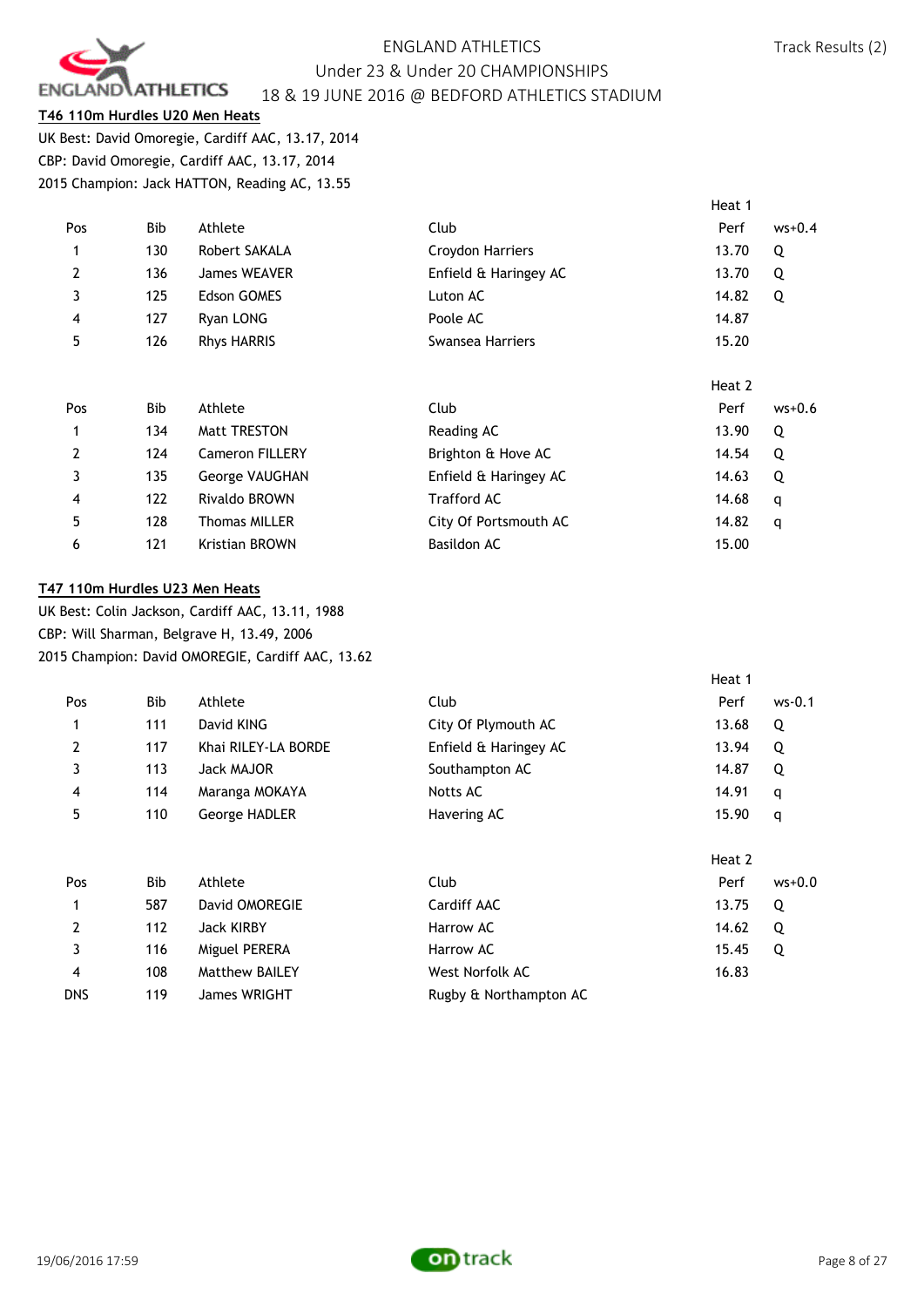

### **T48 5000m U23 Women Straight Final**

UK Best: Paula Radcliffe, Bedford & Co, 14:49.27, 1995

CBP: Rhona Auckland, Banchory Stonehaven, 15:59.21, 2015

2015 Champion: Rhona AUCKLAND, Banchory - Stonehaven AC, 15:59.20

| Pos            | Bib  | Athlete                 | Club                     | Perf     |
|----------------|------|-------------------------|--------------------------|----------|
| $\mathbf{1}$   | 984  | <b>Charlotte TAYLOR</b> | Nene Valley Harriers     | 16:17.19 |
| 2              | 894  | Rebecca MURRAY          | Bedford & County AC      | 16:32.61 |
| 3              | 868  | Georgia MALIR           | Leeds City AC            | 17:24.54 |
| $\overline{4}$ | 994  | Hannah VINER            | <b>Highgate Harriers</b> | 17:49.71 |
| 5              | 1007 | Claire WILSON           | Cambridge & Coleridge AC | 18:09.61 |

#### **T49 200m U23 Women Heats**

UK Best: Dina Asher-Smith, Blackheath & Bromley AC, 22.07, 2015 CBP: Jodie Williams, Herts Phoenix, 23.21, 2013 2015 Champion: Katy WYPER, Blackpool Wyre & Fylde AC, 24.23

|                |      |                      |                                    | Heat 1 |          |
|----------------|------|----------------------|------------------------------------|--------|----------|
| Pos            | Bib  | Athlete              | Club                               | Perf   | $ws+0.2$ |
| 1              | 772  | Beth DOBBIN          | Edinburgh AC                       | 24.41  | Q        |
| 2              | 877  | Sarah MCCARTHY       | Mid Sutton AC                      | 24.70  | Q        |
| 3              | 618  | Bethan WAKEFIELD     | Bristol & West AC                  | 24.97  | Q        |
| 4              | 705  | Sabrina BAKARE       | <b>Shaftesbury Barnet Harriers</b> | 25.10  | q        |
| 5              | 613  | Katie-Jane PRIEST    | <b>Newport Harriers</b>            | 25.11  |          |
| 6              | 601  | Stephanie ADDISON    | Gateshead Harriers & AC            | 25.73  |          |
| 7              | 972  | <b>Abbey STANLEY</b> | Rotherham Harriers & AC            | 25.81  |          |
|                |      |                      |                                    | Heat 2 |          |
| Pos            | Bib  | Athlete              | <b>Club</b>                        | Perf   | $ws+2.2$ |
| 1              | 619  | Diani WALKER         | <b>Birchfield Harriers</b>         | 24.55  | Q        |
| $\overline{2}$ | 609  | <b>Chloe LAMBERT</b> | Victoria Park City Of Glasgow      | 24.76  | Q        |
| 3              | 1009 | Steffi WILSON        | <b>Shaftesbury Barnet Harriers</b> | 24.84  | Q        |
| 4              | 660  | Niamh BAILEY         | Corby AC                           | 24.87  | q        |
| 5              | 606  | Michaela GINGER      | Southampton AC                     | 25.52  |          |
| 6              | 914  | Melissa OWUSU-ANSAH  | Blackheath & Bromley Harriers AC   | 25.77  |          |

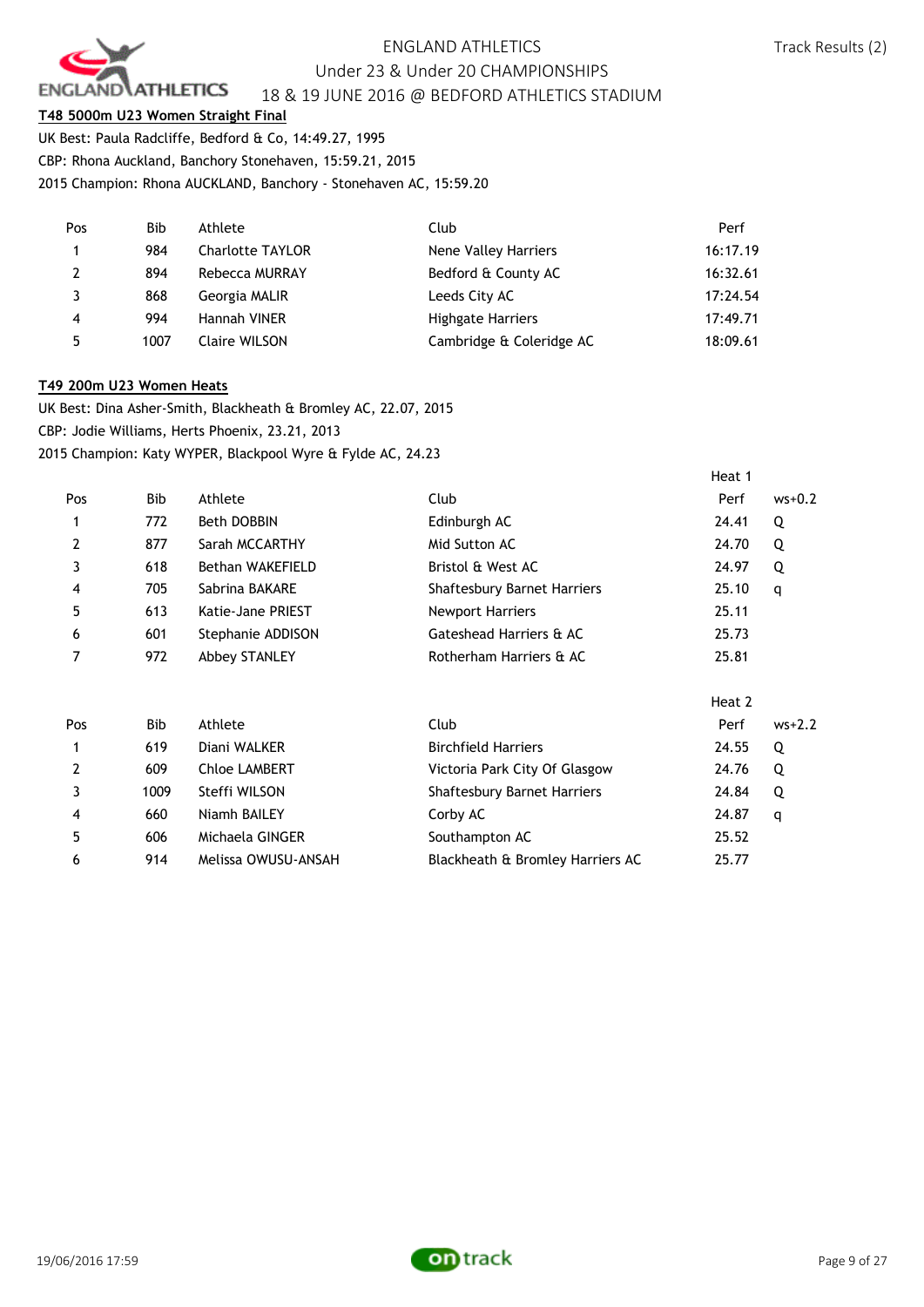

#### **T50 200m U20 Women Semi Finals**

UK Best: Dina Asher-Smith, Blackheath & Bromley AC, 22.61, 2014 CBP: Dina Asher-Smith, Blackheath & Bromley AC, 22.74, 2014 2015 Champion: Shannon HYLTON, Blackheath & Bromley AC, 23.22

|                |      |                       |                                  | Heat 1 |          |
|----------------|------|-----------------------|----------------------------------|--------|----------|
| Pos            | Bib  | Athlete               | Club                             | Perf   | $ws+1.2$ |
|                | 649  | Alisha REES           | Edinburgh AC                     | 24.22  | Q        |
| $\overline{2}$ | 634  | <b>Jazz CRAWFORD</b>  | Blackheath & Bromley Harriers AC | 24.62  | Q        |
| 3              | 783  | Mair EDWARDS          | Basingstoke & Mid Hants AC       | 24.84  | Q        |
| 4              | 941  | Amelia REYNOLDS       | Cardiff AAC                      | 25.10  | q        |
| 5              | 648  | Eleanor RAWSON        | City of Sheffield AC             | 25.20  |          |
| 6              | 883  | Charlotte MCLENNAGHAN | Notts AC                         | 25.59  |          |
|                | 1002 | Eve WILLIAMS          | <b>Cwmbran Harriers</b>          | 25.60  |          |
| 8              | 1019 | Yvette WESTWOOD       | Gloucester AC                    | 25.65  |          |
|                |      |                       |                                  |        |          |

|            |            |                         |                                  | Heat 2 |          |
|------------|------------|-------------------------|----------------------------------|--------|----------|
| Pos        | <b>Bib</b> | Athlete                 | Club                             | Perf   | $ws+1.6$ |
| 1          | 622        | Finette AGYAPONG        | Newham & Essex Beagles AC        | 24.26  | Q        |
| 2          | 624        | Immanuela ALIU          | Blackheath & Bromley Harriers AC | 24.75  | Q        |
|            | 623        | Gina AKPE-MOSES         | <b>Birchfield Harriers</b>       | 24.80  | Q        |
| 4          | 1010       | Jemma WOOD              | Guildford & Godalming AC         | 25.02  | q        |
| 5          | 640        | <b>Billie Jo HARRIS</b> | Rotherham Harriers & AC          | 25.37  |          |
| 6          | 874        | Mary MARTIN             | Enfield & Haringey AC            | 26.07  |          |
| <b>DNS</b> | 641        |                         |                                  |        |          |

DNS 628

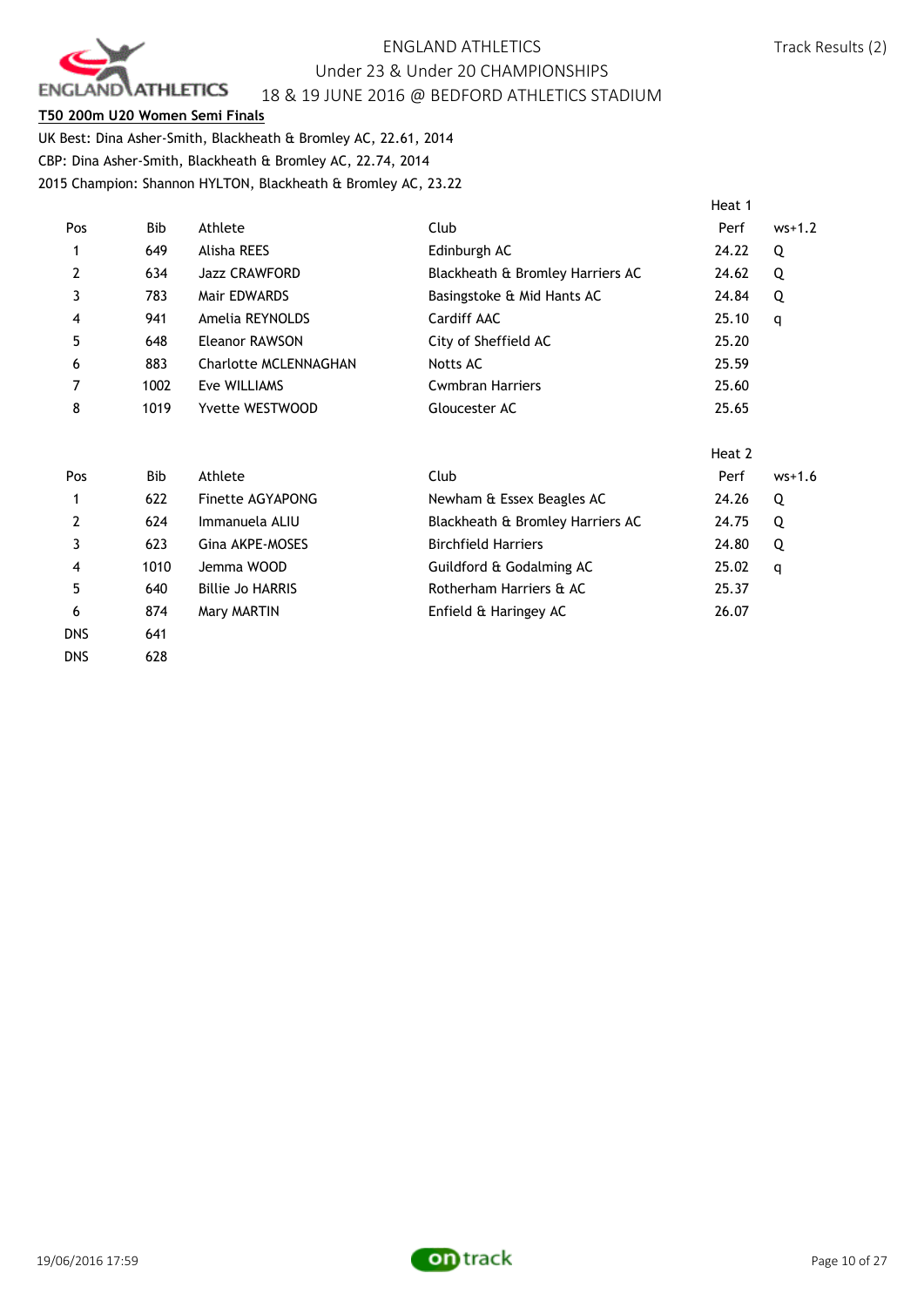

#### **T51 200m U23 Men Semi Finals**

UK Best: Nethaneel Mitchell-Blake, Newham & EB, 19.95, 2016 CBP: Chris Lambert, Belgrave Harriers, 20.58, 2003 2015 Champion: Leon REID, Birchfield Harriers, 20.95

|            |      |                             |                                    | Semi 1 |          |
|------------|------|-----------------------------|------------------------------------|--------|----------|
| Pos        | Bib. | Athlete                     | Club                               | Perf   | $ws+0.7$ |
| 1          | 466  | Leon REID                   | <b>Birchfield Harriers</b>         | 21.12  | Q        |
| 2          | 454  | <b>Elliott POWELL</b>       | Leicester Coritanian AC            | 21.29  | Q        |
| 3          | 507  | Joshua STREET               | Kent AC                            | 21.51  | Q        |
| 4          | 434  | Michael OHIOZE              | St. Ambrose University (America)   | 21.52  | q        |
| 5          | 6    | Leroy CAIN                  | <b>Thames Valley Harriers</b>      | 21.74  |          |
| 6          | 20   | Kane HOWITT                 | Royal Sutton Coldfield AC          | 22.52  |          |
| <b>DNF</b> | 479  | Simbarashe RWAMBIWA         | <b>Birchfield Harriers</b>         |        |          |
| <b>DNS</b> | 35   | Jamal-Marcus RHODEN-STEVENS | <b>Shaftesbury Barnet Harriers</b> |        |          |

|                |     |                        |                          | Semi 2 |          |
|----------------|-----|------------------------|--------------------------|--------|----------|
| Pos            | Bib | Athlete                | Club                     | Perf   | $ws-1.6$ |
| $\mathbf{1}$   | 42  | Christopher STONE      | Bristol & West AC        | 21.25  | Q        |
| $\overline{2}$ | 494 | <b>Ben SNAITH</b>      | Enfield & Haringey AC    | 21.33  | Q        |
| 3              | 436 | Joshua OLAWORE         | Havering AC              | 21.53  | Q        |
| $\overline{4}$ | 462 | Jay RARADZA            | Derby AC                 | 21.66  | q        |
| 5              | 10  | Anaximandro DASILVA    | Cardiff AAC              | 21.94  |          |
| 6              | 46  | <b>Thomas WILLIAMS</b> | Barry & Vale Harriers    | 22.09  |          |
| 7              | 330 | Daniel HEALD           | Sale Harriers Manchester | 22.15  |          |
| 8              | 337 | Kevin HODGSON          | Bournemouth AC           | 22.44  |          |

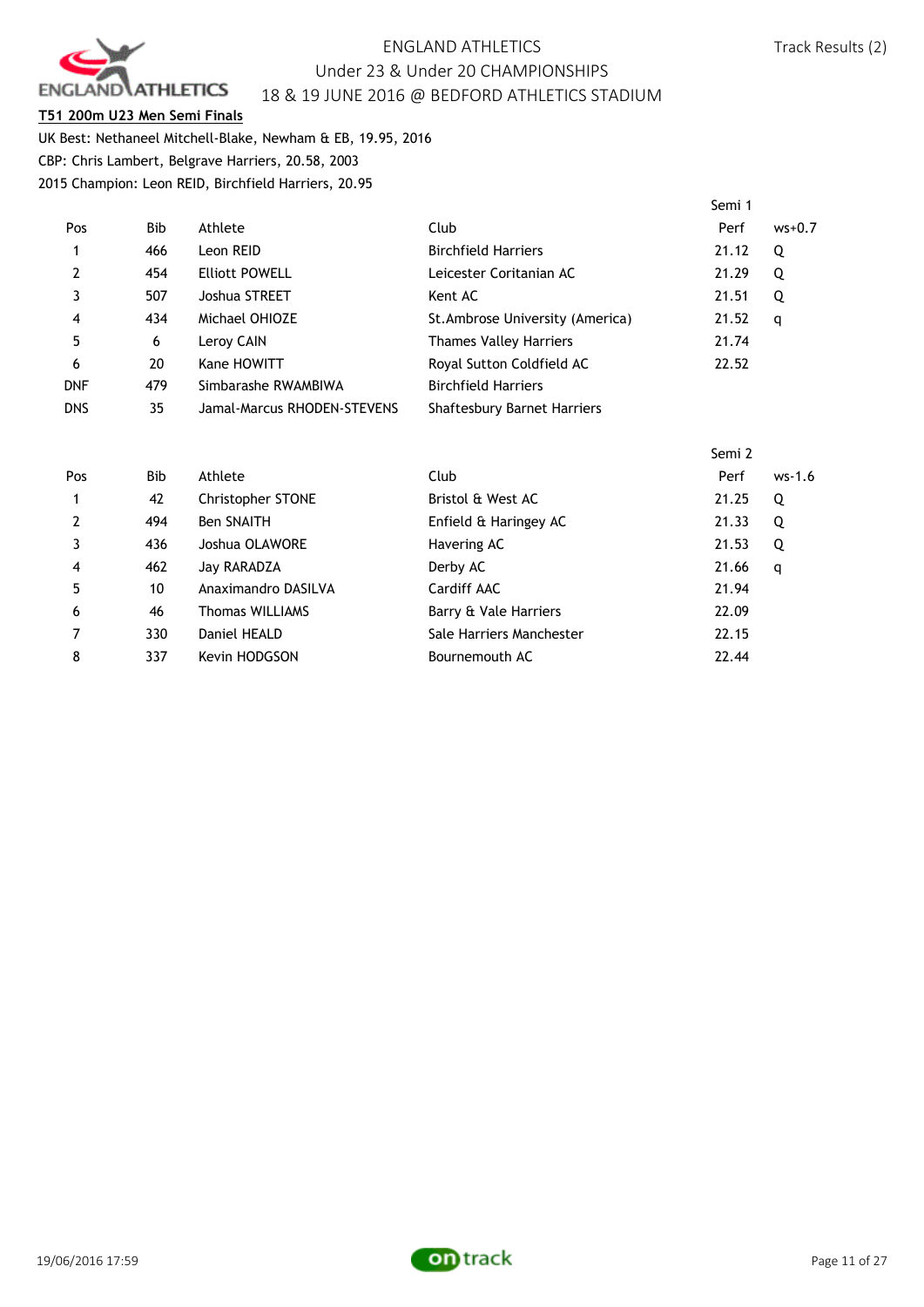

#### **T52 200m U20 Men Semi Finals**

UK Best: Christian Malcolm, Cardiff AAC, 20.29, 1998 CBP: Christian Malcolm, Cardiff AAC, 20.32, 1998 2015 Champion: Elliott POWELL, Leicester Coritanian AC, 21.04

|                |            |                             |                                     | Semi 1     |          |
|----------------|------------|-----------------------------|-------------------------------------|------------|----------|
| Pos            | Bib        | Athlete                     | Club                                | Perf       | $ws-0.3$ |
| 1              | 80         | <b>Gerald MATTHEW</b>       | Shaftesbury Barnet Harriers         | 21.43      | Q        |
| 2              | 396        | Mustafa MAHAMUUD            | <b>Birchfield Harriers</b>          | 21.51      | Q        |
| 3              | 85         | Andrew MORGAN-HARRISON      | Kingston upon Hull AC               | 21.93      |          |
| 4              | 75         | <b>Olamide LANIHUN</b>      | <b>Thames Valley Harriers</b>       | 22.04      |          |
| 5              | 187        | Isayah BOERS                | <b>Highgate Harriers</b>            | 22.23      |          |
| 6              | 86         | Regan O'CONNELL             | City of Sheffield & Dearne AC       | 22.39      |          |
| $\overline{7}$ | 402        | Joseph MASSIMO              | Crawley AC                          | 22.65      |          |
| DQ             | 258        | Shayne DEWAR                | Woodford Green AC with Essex Ladies | Rule 162.7 |          |
|                |            |                             |                                     | Semi 2     |          |
| Pos            | Bib        | Athlete                     | Club                                | Perf       | $ws+0.0$ |
| 1              | 301        | Ryan GORMAN                 | Notts AC                            | 21.29      | Q        |
| $\mathbf{2}$   | 97         | Nicholas WALSH              | <b>Tipton Harriers</b>              | 21.44      | Q        |
| 3              | 503        | Nick STEWART                | Enfield & Haringey AC               | 21.59      | q        |
| 4              | 571        | Charlee YEARWOOD            | Stevenage & North Herts AC          | 21.63      |          |
| 5              | 582        | <b>Charles HILLIARD</b>     | Halesowen ACC                       | 22.03      |          |
| 6              | 383        | <b>Blaine LEWIS-SHALLOW</b> | Reading AC                          | 22.04      |          |
| 7              | 68         | Sam GRIFFIN                 | Middlesbrough AC (Mandale)          | 22.30      |          |
| 8              | 102        | <b>Tyler WILLIAMS</b>       | <b>Newport Harriers</b>             | 22.67      |          |
|                |            |                             |                                     | Semi 3     |          |
| Pos            | <b>Bib</b> | Athlete                     | Club                                | Perf       | $ws-0.3$ |
| 1              | 524        | Cameron TINDLE              | Edinburgh AC                        | 21.41      | Q        |
| 2              | 73         | Kristian JONES              | Cardiff AAC                         | 21.58      | Q        |
| 3              | 269        | Jona EFOLOKO                | Sale Harriers Manchester            | 21.60      | q        |
| 4              | 500        | Zachary STAPLETON           | Rugby & Northampton AC              | 21.75      |          |
| 5              | 475        | Ed ROSS                     | <b>Birchfield Harriers</b>          | 21.81      |          |
| 6              | 145        | Tope ADEYEYE                | Enfield & Haringey AC               | 21.95      |          |
| 7              | 416        | Chad MILLER                 | Hercules Wimbledon AC               | 22.25      |          |
| <b>DNS</b>     | 244        | Sean CROWIE                 | Hillingdon AC                       |            |          |

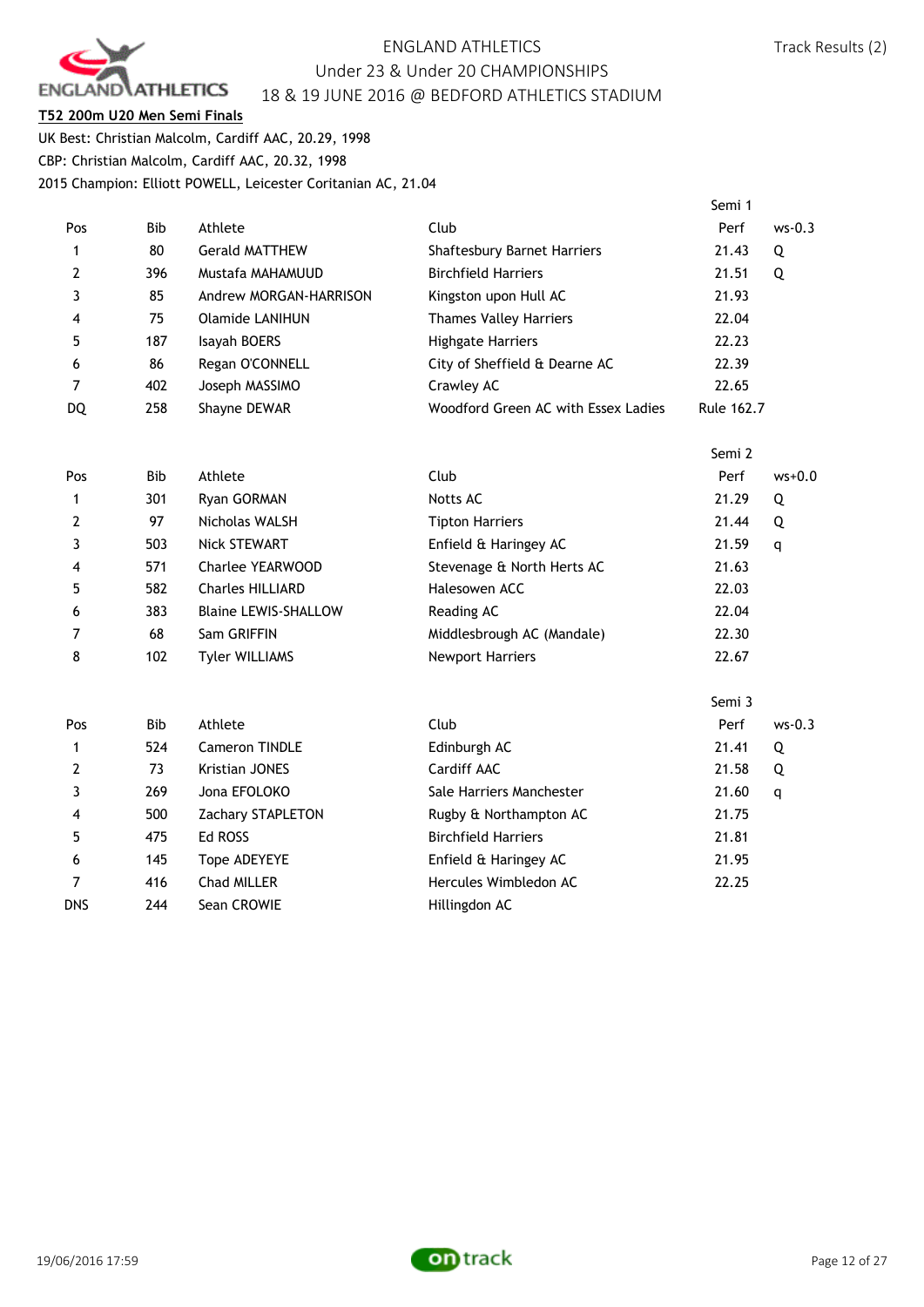

 $\mathbf{r}$ 

#### **T53 3000m U20 Women Straight Final**

UK Best: Zola Budd, Aldershot, Farnham & District AC, 8:28.83, 1985 CBP: Sian Edwards, Kettering Town Harriers, 9:16.38, 2006 2015 Champion: Phoebe LAW, Kingston AC & Poly Harriers, 9:36.70

|            |      |                              |                                   | Final    |
|------------|------|------------------------------|-----------------------------------|----------|
| Pos        | Bib  | Athlete                      | Club                              | Perf     |
| 1          | 933  | Lucy PYGOTT                  | Aldershot Farnham & District      | 09:31.84 |
| 2          | 723  | Niamh BRIDSON HUBBARD        | Blackheath & Bromley Harriers AC  | 09:33.37 |
| 3          | 792  | Kathleen FAES                | Tonbridge AC                      | 09:37.36 |
| 4          | 921  | Sophia PARVIZI-WAYNE         | Shaftesbury Barnet Harriers       | 09:37.38 |
| 5          | 893  | <b>Charlotte-Tara MURPHY</b> | West Suffolk AC                   | 09:40.66 |
| 6          | 805  | Morven GOODRUM               | Windsor Slough Eton & Hounslow AC | 09:42.08 |
| 7          | 964  | Annabel SIMPSON              | Fife AC                           | 09:50.83 |
| 8          | 708  | <b>Phoebe BARKER</b>         | Tonbridge AC                      | 09:53.82 |
| 9          | 1005 | Mollie WILLIAMS              | Stockport Harriers & AC           | 10:02.33 |
| 10         | 849  | Jodie JUDD                   | Chelmsford AC                     | 10:04.47 |
| 11         | 726  | Niamh BROWN                  | Aldershot Farnham & District      | 10:05.51 |
| 12         | 981  | Poppy TANK                   | City Of Plymouth AC               | 10:06.32 |
| <b>DNF</b> | 859  | Phoebe LAW                   | Kingston AC & Poly Harriers       |          |

#### **T54 1500m U23 Women Straight Final**

UK Best: Laura Muir, Dundee Hawkhill, 3:58.66, 2015 CBP: Melissa Courtney, Shaftesbury Barnet, 4:15.93, 2015 2015 Champion: Melissa COURTNEY, Shaftesbury Barnet Harriers, 4:15.93

|                |            |                        |                              | Finat    |
|----------------|------------|------------------------|------------------------------|----------|
| Pos            | <b>Bib</b> | Athlete                | Club                         | Perf     |
| 1              | 924        | Stephie PENNYCOOK      | Fife AC                      | 04:22.76 |
| $\overline{2}$ | 968        | Mari SMITH             | Leicester Coritanian AC      | 04:23.77 |
| 3              | 750        | Naomi COLLIER          | Grantham AC                  | 04:30.40 |
| $\overline{4}$ | 756        | <b>Aislinn CROSSEY</b> | Newry AC                     | 04:34.53 |
| 5              | 721        | Philippa BOWDEN        | Aldershot Farnham & District | 04:34.68 |
| 6              | 714        | Sinead BENT            | <b>Trafford AC</b>           | 04:37.58 |
| 7              | 854        | Zara KNAPPY            | Keighley & Craven AC         | 04:38.68 |
| 8              | 930        | Chloe PRICE            | <b>Birtley AC</b>            | 04:40.37 |
| 9              | 917        | <b>Hollie PARKER</b>   | Enfield & Haringey AC        | 04:41.45 |
| 10             | 784        | Gabi EGLEN             | Aldershot Farnham & District | 04:43.20 |
| dns            | 894        | Rebecca MURRAY         | Bedford & County AC          |          |
|                |            |                        |                              |          |

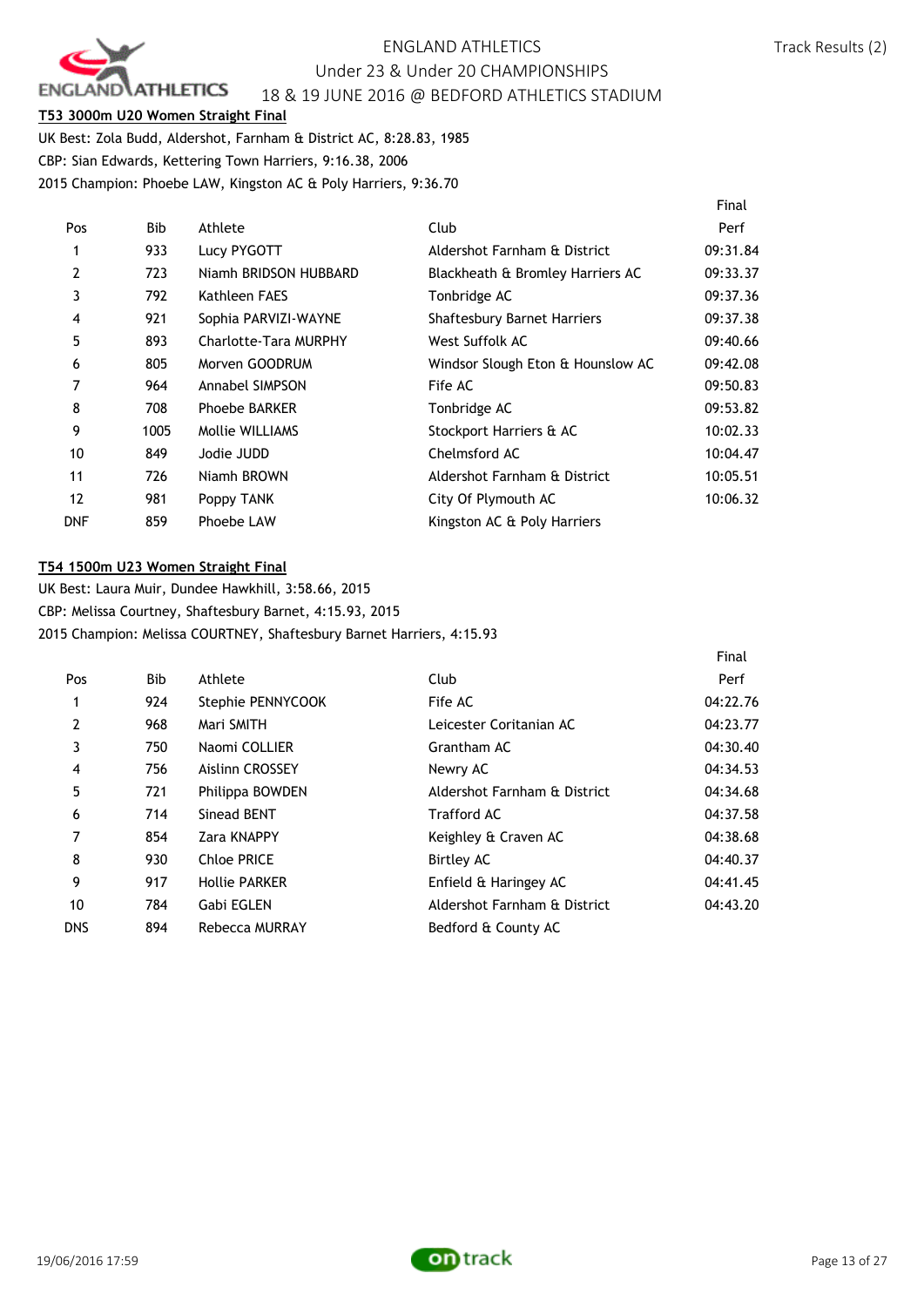

#### **T55 1500m U23 Men Final**

UK Best: Steve Cram, Jarrow & H, 3:33.66, 1982 CBP: James Shane, Newham & Essex Beagles, 3:40.44, 2011 2015 Champion: Neil GOURLEY, Giffnock North AC, 3:56.60

|            |                        |                                    | Final    |
|------------|------------------------|------------------------------------|----------|
| <b>Bib</b> | Athlete                | Club                               | Perf     |
| 444        | <b>William PAULSON</b> | Stroud & District AC               | 03:48.36 |
| 210        | <b>Josh CARR</b>       | Worcester AC                       | 03:48.69 |
| 590        | <b>Stuart MCCALLUM</b> | Winchester & District AC           | 03:48.80 |
| 422        | Douglas MUSSON         | Notts AC                           | 03:49.29 |
| 437        | Chris OLLEY            | Tonbridge AC                       | 03:49.95 |
| 239        | <b>Jack CRABTREE</b>   | Aldershot Farnham & District       | 03:50.70 |
| 277        | Michael FERGUSON       | Aberdeen AAC                       | 03:51.38 |
| 298        | <b>Bradley GOATER</b>  | <b>Shaftesbury Barnet Harriers</b> | 03:52.44 |
| 278        | Cameron FIELD          | Liverpool Harriers & AC            | 03:54.11 |
| 200        | Dominic BROWN          | Tonbridge AC                       | 03:54.13 |
| 566        | Kieran WOOD            | Cambridge & Coleridge AC           | 03:55.44 |
| 237        | John COVE              | Cardiff AAC                        | 03:58.33 |
|            |                        |                                    |          |

#### **T56 400m U20 Women Final**

UK Best: Linsey MacDonald, Pitreavie AC, 51.16, 1980 CBP: Cheriece Hylton, Blackheath & Bromley AC, 53.54, 2015 2015 Champion: Cheriece HYLTON, Blackheath & Bromley AC, 53.54

|                |      |                        |                                    | Final |
|----------------|------|------------------------|------------------------------------|-------|
| Pos            | Bib  | Athlete                | Club                               | Perf  |
|                | 1003 | Hannah WILLIAMS        | Herts Phoenix AC                   | 53.64 |
| $\overline{2}$ | 711  | Ella BARRETT           | Chesterfield & District AC         | 54.63 |
| 3              | 712  | Lily BECKFORD          | <b>Shaftesbury Barnet Harriers</b> | 55.22 |
| 4              | 742  | <b>Jill CHERRY</b>     | Victoria Park City Of Glasgow      | 55.50 |
| 5              | 764  | Megan DAVIES           | Cannock & Stafford AC              | 55.57 |
| 6              | 976  | <b>Kelsey STEWART</b>  | Aberdeen AAC                       | 55.64 |
| 7              | 947  | <b>Melissa ROBERTS</b> | Cardiff AAC                        | 55.84 |
| 8              | 957  | <b>Lauren RUSSELL</b>  | Bedford & County AC                | 56.95 |

#### **T57 400m U23 Women Final**

UK Best: Christine Ohuruogu, Newham & Essex Beagles, 50.28, 2006 CBP: Christine Ohuruogu, Newham & Essex Beagles, 52.43, 2005 2015 Champion: Kirsten MCASLAN, Sale Harriers Manchester, 53.54

| Pos            | Bib | Athlete                | Club                              | Perf  |
|----------------|-----|------------------------|-----------------------------------|-------|
| 1              | 899 | Lina NIELSEN           | Enfield & Haringey AC             | 52.97 |
| $\overline{2}$ | 736 | Nikita CAMPBELL-SMITH  | <b>Birchfield Harriers</b>        | 53.60 |
| 3              | 855 | Jessie KNIGHT          | Windsor Slough Eton & Hounslow AC | 53.70 |
| 4              | 733 | Olivia CAESAR          | Swansea Harriers                  | 54.42 |
| 5              | 769 | Rachel DICKENS         | Blackheath & Bromley Harriers AC  | 54.79 |
| 6              | 852 | Nicole KENDALL         | Kingston AC & Poly Harriers       | 54.88 |
| 7              | 768 | <b>Alice DESFORGES</b> | Notts AC                          | 55.70 |
| 8              | 826 | Amy HILLYARD           | <b>Birchfield Harriers</b>        | 56.96 |



Final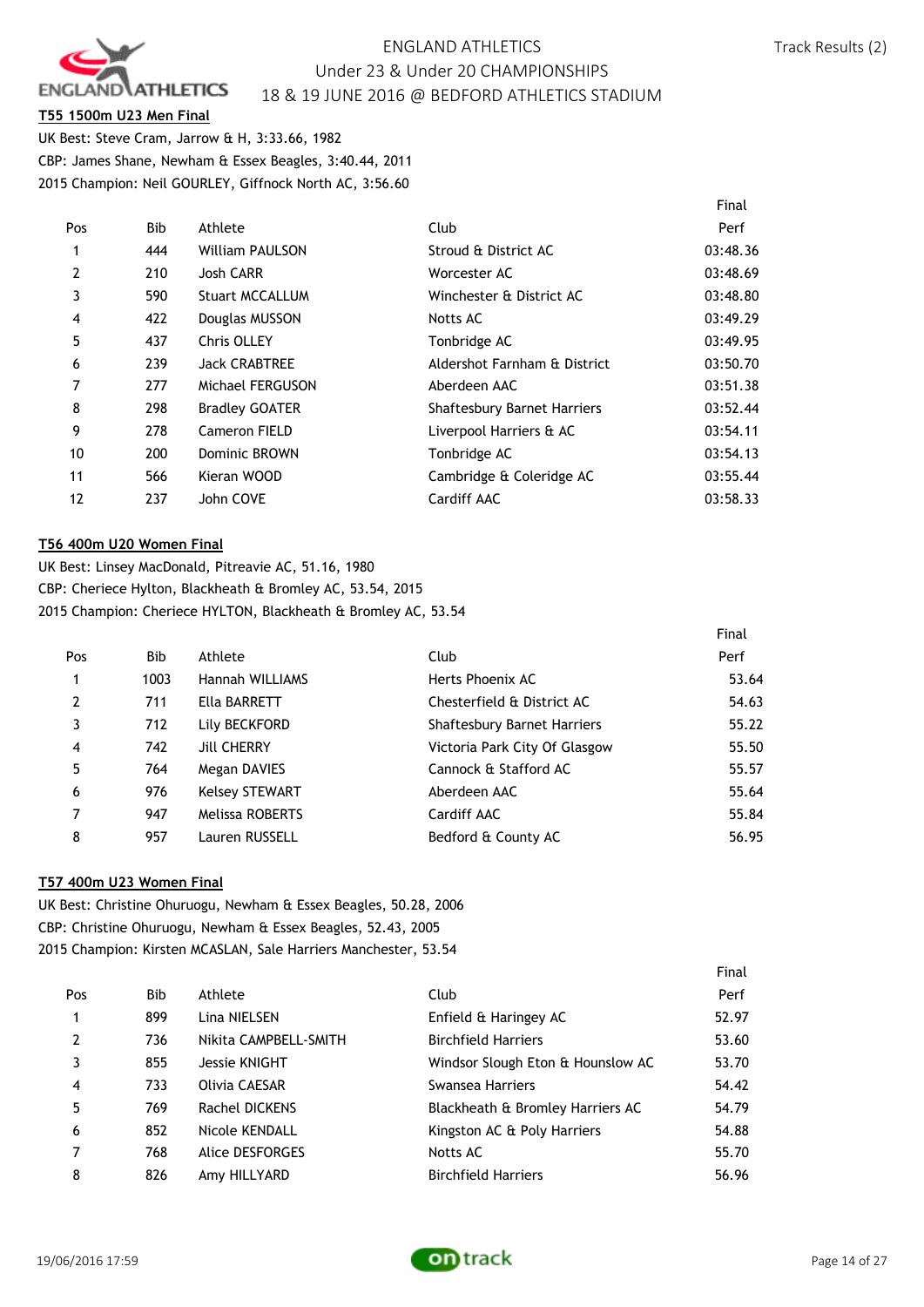

Final

Final

#### **T58 800m U20 Men Final**

UK Best: David Sharpe, Jarrow & Hebburn AC, 1:45.64, 1986 CBP: Niall Brooks, Sale Harriers, 1:47.29, 2010 2015 Champion: Kyle LANGFORD, Shaftesbury Barnet Harriers, 1:50.80

|            |                  |                                     | Final    |
|------------|------------------|-------------------------------------|----------|
| <b>Bib</b> | Athlete          | Club                                | Perf     |
| 476        | Daniel ROWDEN    | Woodford Green AC with Essex Ladies | 01:49.55 |
| 417        | George MILLS     | Harrogate Harriers & AC             | 01:49.73 |
| 518        | Spencer THOMAS   | <b>Brighton Phoenix</b>             | 01:50.06 |
| 306        | Ben GREENWOOD    | Perth Strathtay Harriers            | 01:50.15 |
| 295        | Nathan GILLIS    | Team Kennet Triathlon & AC          | 01:50.29 |
| 388        | Markhim LONSDALE | Crook & Dist Sports AC              | 01:50.79 |
| 184        | Finley BIGG      | Brighton Phoenix                    | 01:51.60 |
| 497        | Canaan SOLOMON   | Woodford Green AC with Essex Ladies |          |
|            |                  |                                     |          |

#### **T59 800m U23 Men Final**

UK Best: Sebastian Coe, Haringey AC, 1:43.97, 1978 CBP: Richard Hill, Notts AC, 1:47.59, 2007 2015 Champion: Charlie GRICE, Phoenix AC, 1:50.05

| Pos        | <b>Bib</b> | Athlete             | Club                          | Perf     |
|------------|------------|---------------------|-------------------------------|----------|
| 1          | 293        | <b>Elliot GILES</b> | <b>Birchfield Harriers</b>    | 01:49.97 |
| 2          | 371        | Nicholas LANDEAU    | Ealing Eagles Running Club    | 01:51.54 |
| 3          | 515        | Patrick TAYLOR      | Vale Of Aylesbury AC          | 01:51.86 |
| 4          | 260        | Ed DODD             | Eastbourne Rovers AC          | 01:52.12 |
| 5          | 567        | Adam WRIGHT         | Rugby & Northampton AC        | 01:52.22 |
| 6          | 300        | Jack GOOCH          | Swansea Harriers              | 01:52.50 |
| 7          | 370        | Joseoh LANCASTER    | City of Sheffield & Dearne AC | 01:57.15 |
| <b>DNF</b> | 149        | Nzimah AKPAN        | Liverpool Harriers & AC       |          |

### **T60 800m U20 Women Final**

UK Best: Charlotte Moore, Bournemouth AC, 1:59.75, 2002 CBP: Laura Finucane, Pendle AC, 2:03.73, 2004 2015 Champion: Molly LONG, Bristol & West AC, 2:07.37

| Pos | Bib | Athlete                       | Club                       | Perf     |
|-----|-----|-------------------------------|----------------------------|----------|
| 1   | 719 | Isabelle BOFFEY               | Enfield & Haringey AC      | 02:06.90 |
| 2   | 739 | <b>Charlotte CAYTON-SMITH</b> | Cornwall AC                | 02:08.44 |
| 3   | 832 | Millie HOWARD                 | Harrogate Harriers & AC    | 02:08.48 |
| 4   | 936 | Jemma REEKIE                  | Kilbarchan AAC             | 02:08.49 |
| 5   | 730 | Sophie BURNETT                | Birtley AC                 | 02:10.76 |
| 6   | 989 | <b>Emily THOMPSON</b>         | <b>Banbury Harriers AC</b> | 02:12.36 |
| 7   | 891 | Laura MULLIN                  | Charnwood A C              | 02:12.63 |
| 8   | 816 | Taylor HAMMOND                | Barnsley AC                | 02:13.66 |
|     |     |                               |                            |          |



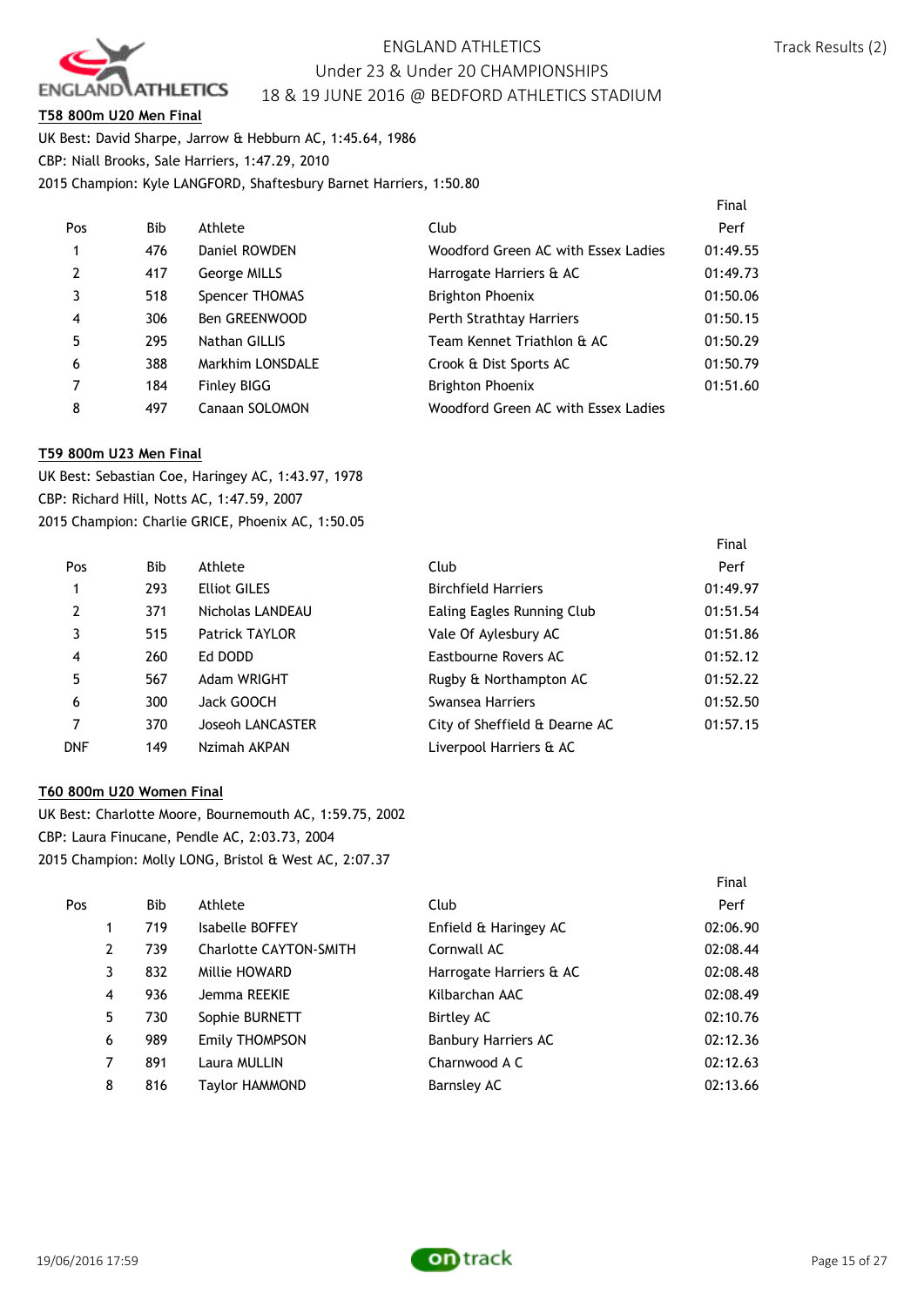

Final

#### **T61 800m U23 Women Straight Final**

UK Best: Christina Boxer, Aldershot F & D, 1:59.05, 1986 CBP: Katie Kirk, Lagan Valley, 2:02.78, 2014 2015 Champion: Katie SNOWDEN, Herne Hill Harriers, 2:04.68

|                |            |                      |                               | Final    |
|----------------|------------|----------------------|-------------------------------|----------|
| Pos            | <b>Bib</b> | Athlete              | Club                          | Perf     |
| $\mathbf{1}$   | 995        | Revee WALCOTT-NOLAN  | Luton AC                      | 02:06.51 |
| $\overline{2}$ | 912        | Georgina OUTTEN      | <b>Birchfield Harriers</b>    | 02:07.10 |
| 3              | 823        | <b>Mhairi HENDRY</b> | Victoria Park City Of Glasgow | 02:07.44 |
| $\overline{4}$ | 820        | Georgie HARTIGAN     | <b>Birchfield Harriers</b>    | 02:09.47 |
| .5             | 699        | Megan AITCHISON      | Aldershot Farnham & District  | 02:10.10 |
| 6              | 843        | Kimberly JOHANSEN    | Chelmsford AC                 | 02:11.76 |
| $\overline{7}$ | 917        | <b>Hollie PARKER</b> | Enfield & Haringey AC         | 02:14.95 |
| 8              | 773        | Julie DOBBIN         | Victoria Park City Of Glasgow | 02:22.57 |

#### **T62 400m U20 Men Final**

UK Best: Martyn Rooney, Croydon Harriers, 45.35, 2006 CBP: Mark Richardson, Windsor Slough Eton & Hounslow, 45.72, 1991 2015 Champion: Freddie OWSLEY, Bristol & West AC, 48.56

| Pos            | Bib | Athlete                 | Club                              | Perf       |
|----------------|-----|-------------------------|-----------------------------------|------------|
|                | 215 | <b>Cameron CHALMERS</b> | Guernsey Island AAC               | 46.88      |
| $\overline{2}$ | 92  | Owen RICHARDSON         | Basingstoke & Mid Hants AC        | 47.53      |
| 3              | 521 | Lee THOMPSON            | Rotherham Harriers & AC           | 47.86      |
| 4              | 304 | Ellis GREATREX          | Wolverhampton & Bilston           | 48.13      |
| 5              | 584 | Alex HAYDOCK-WILSON     | Windsor Slough Eton & Hounslow AC | 48.19      |
| 6              | 223 | <b>Ben CLARIDGE</b>     | White Horse Harriers              | 48.23      |
| 7              | 472 | Psalm ROBERTS-NASH      | Wolverhampton & Bilston           | 48.56      |
| DQ             | 564 | Connor WOOD             | Leeds City AC                     | Rule 162.7 |
|                |     |                         |                                   |            |

### **T63 400m U23 Men Final**

UK Best: David Grindley, Wigan, 44.47, 1992 CBP: Nigel Levine, Windsor Slough Eton & Hounslow AC, 45.85, 2011 2015 Champion: David HALL, Dartford Harriers AC, 47.27

|                |            |                |                                       | Final |
|----------------|------------|----------------|---------------------------------------|-------|
| Pos            | <b>Bib</b> | Athlete        | Club                                  | Perf  |
| $\mathbf{1}$   | 493        | Owen SMITH     | Cardiff AAC                           | 47.22 |
| $\overline{2}$ | 552        | Jack WIGHTMAN  | Newquay & Par AC                      | 47.98 |
| 3              | 465        | Joseph REID    | Cardiff AAC                           | 48.06 |
| $\overline{4}$ | 557        | Mark WILLIAMS  | University of Birmingham AC & XC Club | 48.49 |
| 5              | 363        | Joseph KINSEY  | <b>Birchfield Harriers</b>            | 48.82 |
| 6              | 489        | Robert SHIPLEY | City of York AC                       | 48.99 |
| $\overline{7}$ | 166        | Niclas BAKER   | Crawley AC                            | 49.40 |
| 8              | 236        | Mark COTTAM    | Bristol & West AC                     | 49.63 |

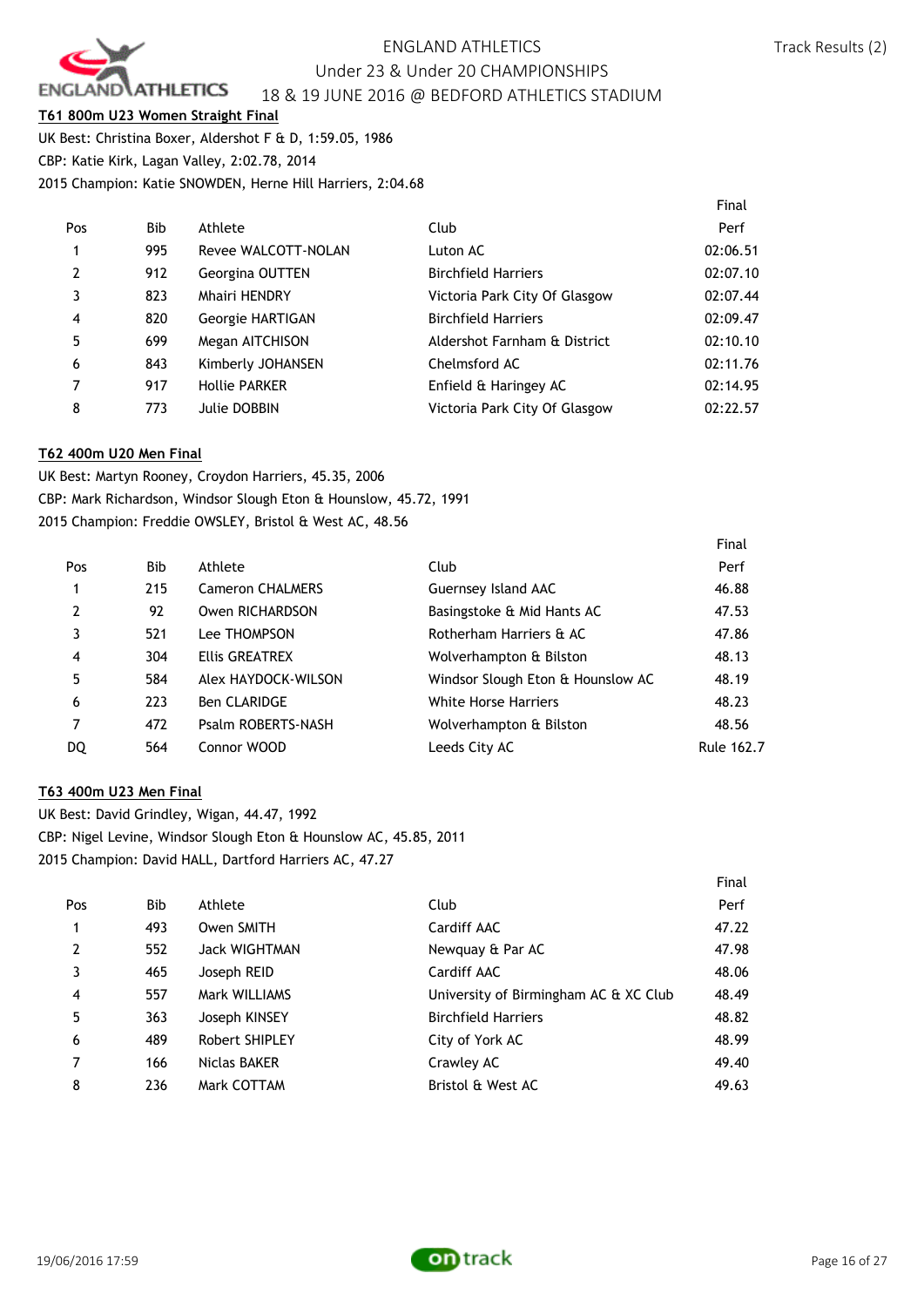

#### **T64 3000m s/c U20 Women Straight Final**

UK Best: Emily Pidgeon, Gloucester AC, 10:06.12, 2005 CBP: Emily Pidgeon, Gloucester AC, 10:06.12, 2005 2015 Champion: Aimee PRATT, Sale Harriers Manchester, 10:46.19

|                         |            |                       |                          | Final    |
|-------------------------|------------|-----------------------|--------------------------|----------|
| Pos                     | <b>Bib</b> | Athlete               | Club                     | Perf     |
| $\mathbf{1}$            | 928        | Aimee PRATT           | Sale Harriers Manchester | 10:19.08 |
| 2                       | 875        | <b>Tess MASSELINK</b> | Tavistock AC             | 10:42.21 |
| 3                       | 988        | Catrina THOMAS        | Lincoln Wellington AC    | 10:43.54 |
| $\overline{\mathbf{4}}$ | 865        | Katie LORD            | Cannock & Stafford AC    | 12:05.50 |

#### **T65 3000m s/c U23 Women Straight Final**

UK Best: Eilish McColgan, Dundee Hawkhill, 9:38.45, 2012 CBP: Emily Stewart, Edinburgh AC, 10:02.63, 2012 2015 Champion: Iona LAKE, City of Norwich AC, 10:08.80

|     |     |                      |                              | Final    |
|-----|-----|----------------------|------------------------------|----------|
| Pos | Bib | Athlete              | Club                         | Perf     |
|     | 987 | <b>Stacie TAYLOR</b> | <b>Kilmarnoch Harriers</b>   | 10:13.23 |
|     | 986 | Nicole TAYLOR        | Tonbridge AC                 | 10:32.64 |
|     | 799 | Laura GENT           | Aldershot Farnham & District | 12:16.39 |

#### **T66 200m U20 Men Final**

UK Best: Christian Malcolm, Cardiff AAC, 20.29, 1998 CBP: Christian Malcolm, Cardiff AAC, 20.32, 1998 2015 Champion: Elliott POWELL, Leicester Coritanian AC, 21.04

|                |     |                       |                             | Final            |
|----------------|-----|-----------------------|-----------------------------|------------------|
| Pos            | Bib | Athlete               | Club                        | Perf<br>$ws+1.3$ |
|                | 301 | Ryan GORMAN           | Notts AC                    | 20.98            |
| $\overline{2}$ | 524 | Cameron TINDLE        | Edinburgh AC                | 21.12            |
| 3              | 80  | <b>Gerald MATTHEW</b> | Shaftesbury Barnet Harriers | 21.25            |
| 4              | 97  | Nicholas WALSH        | <b>Tipton Harriers</b>      | 21.26            |
| 5              | 503 | Nick STEWART          | Enfield & Haringey AC       | 21.91            |
| 6              | 269 | Jona EFOLOKO          | Sale Harriers Manchester    | 21.91            |
| 7              | 73  | Kristian JONES        | Cardiff AAC                 | 22.16            |
| DQ             | 396 | Mustafa MAHAMUUD      | <b>Birchfield Harriers</b>  | Rule 163.3       |

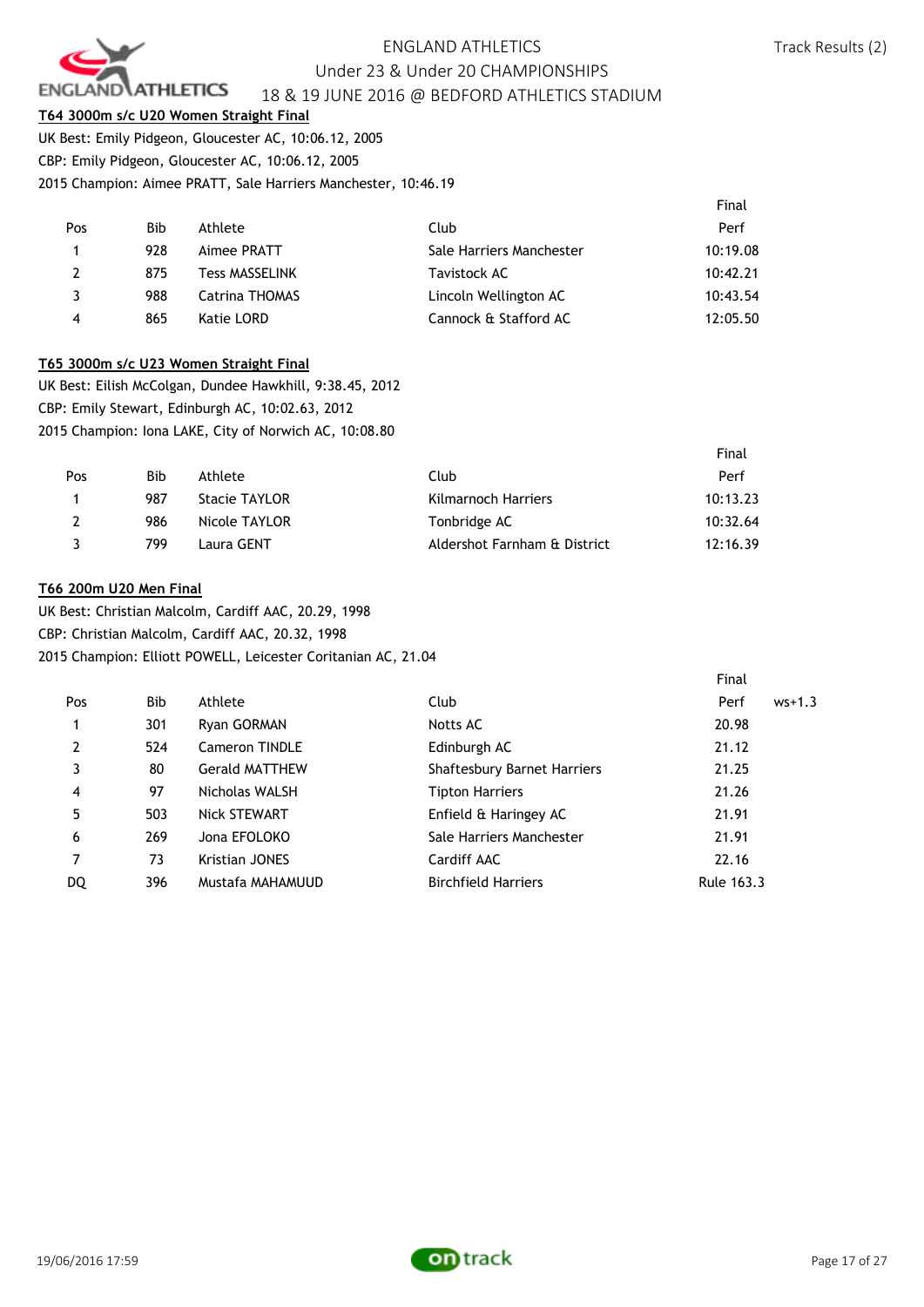

Final

Final

#### **T67 200m U23 Men Final**

UK Best: Nethaneel Mitchell-Blake, Newham & EB, 19.95, 2016 CBP: Chris Lambert, Belgrave Harriers, 20.58, 2003 2015 Champion: Leon REID, Birchfield Harriers, 20.95

|                |            |                          |                                  | Final |          |
|----------------|------------|--------------------------|----------------------------------|-------|----------|
| Pos            | <b>Bib</b> | Athlete                  | Club                             | Perf  | $ws-0.4$ |
| 1              | 466        | Leon REID                | <b>Birchfield Harriers</b>       | 21.13 |          |
| $\overline{2}$ | 454        | <b>Elliott POWELL</b>    | Leicester Coritanian AC          | 21.16 |          |
|                | 494        | <b>Ben SNAITH</b>        | Enfield & Haringey AC            | 21.40 |          |
| 4              | 507        | Joshua STREET            | Kent AC                          | 21.53 |          |
| 5              | 42         | <b>Christopher STONE</b> | Bristol & West AC                | 21.54 |          |
| 6              | 434        | Michael OHIOZE           | St. Ambrose University (America) | 21.69 |          |
|                | 436        | Joshua OLAWORE           | Havering AC                      | 21.74 |          |
| 8              | 462        | Jay RARADZA              | Derby AC                         | 21.78 |          |

#### **T68 200m U20 Women Final**

UK Best: Dina Asher-Smith, Blackheath & Bromley AC, 22.61, 2014 CBP: Dina Asher-Smith, Blackheath & Bromley AC, 22.74, 2014 2015 Champion: Shannon HYLTON, Blackheath & Bromley AC, 23.22

| Pos            | <b>Bib</b> | Athlete              | Club                             | Perf  | $ws+1.8$ |
|----------------|------------|----------------------|----------------------------------|-------|----------|
|                | 622        | Finette AGYAPONG     | Newham & Essex Beagles AC        | 23.74 |          |
| $\overline{2}$ | 649        | Alisha REES          | Edinburgh AC                     | 24.11 |          |
| 3              | 634        | <b>Jazz CRAWFORD</b> | Blackheath & Bromley Harriers AC | 24.62 |          |
| $\overline{4}$ | 941        | Amelia REYNOLDS      | <b>Cardiff AAC</b>               | 25.09 |          |
| 5              | 1010       | Jemma WOOD           | Guildford & Godalming AC         | 25.28 |          |
| 6              | 624        | Immanuela ALIU       | Blackheath & Bromley Harriers AC | 25.41 |          |
| <b>DNS</b>     | 783        | Mair EDWARDS         | Basingstoke & Mid Hants AC       |       |          |
| <b>DNS</b>     | 623        | Gina AKPE-MOSES      | <b>Birchfield Harriers</b>       |       |          |

#### **T69 200m U23 Women Final**

UK Best: Dina Asher-Smith, Blackheath & Bromley AC, 22.07, 2015 CBP: Jodie Williams, Herts Phoenix, 23.21, 2013 2015 Champion: Katy WYPER, Blackpool Wyre & Fylde AC, 24.23

|                |      |                      |                                    | <b>Filidl</b>       |  |
|----------------|------|----------------------|------------------------------------|---------------------|--|
| Pos            | Bib  | Athlete              | Club                               | Perf<br>$ws+0.1M/S$ |  |
| 1              | 772  | Beth DOBBIN          | Edinburgh AC                       | 24.25               |  |
| 2              | 609  | <b>Chloe LAMBERT</b> | Victoria Park City Of Glasgow      | 24.44               |  |
| 3              | 877  | Sarah MCCARTHY       | Mid Sutton AC                      | 24.50               |  |
| $\overline{4}$ | 619  | Diani WALKER         | <b>Birchfield Harriers</b>         | 24.65               |  |
| 5              | 1009 | Steffi WILSON        | Shaftesbury Barnet Harriers        | 24.81               |  |
| 6              | 660  | Niamh BAILEY         | Corby AC                           | 24.99               |  |
|                | 618  | Bethan WAKEFIELD     | Bristol & West AC                  | 25.41               |  |
| <b>DNS</b>     | 705  | Sabrina BAKARE       | <b>Shaftesbury Barnet Harriers</b> |                     |  |
|                |      |                      |                                    |                     |  |

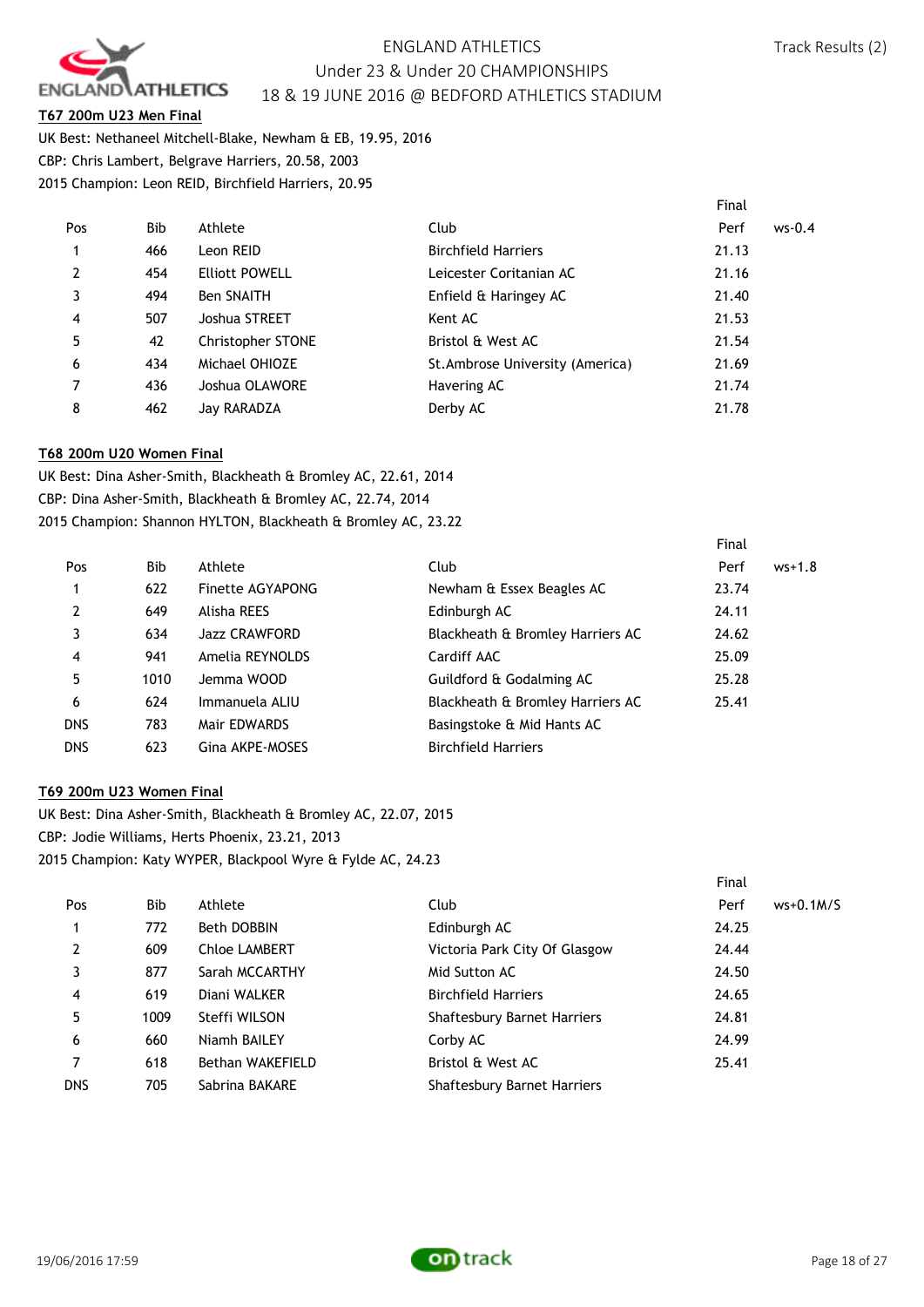

**T70 100m Hurdles U18 Women Trial**

UK Best: Alicia Barrett, Chesterfield, 13.40, 2015 CBP:

2015 Champion: Niamh EMERSON, Amber Valley AC, 61.15

|     |            |                    |                                  | Final |             |
|-----|------------|--------------------|----------------------------------|-------|-------------|
| Pos | <b>Bib</b> | Athlete            | Club                             | Perf  | $ws+0.5M/S$ |
|     | 887        | <b>Holly MILLS</b> | Andover AC                       | 13.79 |             |
|     | 681        | Isabella HILDITCH  | Blackheath & Bromley Harriers AC | 13.80 |             |
|     | 652        | Molly SCOTT        | St L. O'Toole AC                 | 13.83 |             |
| 4   | 679        | Amber GRIFFITHS    | Leicester Coritanian AC          | 15.32 |             |

### **T71 100m Hurdles U23 Women Final**

UK Best: Cindy Ofili, Woodford Green & Essex Ladies AC, 12.60, 2015 CBP: Jessica Ennis, City of Sheffield AC, 13.04, 2007 2015 Champion: Yasmin MILLER, Derby AC, 13.34

|            |     |                       |                                     | ι πιαι |             |
|------------|-----|-----------------------|-------------------------------------|--------|-------------|
| Pos        | Bib | Athlete               | Club                                | Perf   | $ws+0.4M/S$ |
|            | 669 | Holly PATTIE-BELLELI  | Woodford Green AC with Essex Ladies | 13.70  |             |
| 2          | 663 | Stephanie CLITHEROE   | Windsor Slough Eton & Hounslow AC   | 13.71  |             |
| 3          | 668 | <b>Heather PATON</b>  | <b>Birchfield Harriers</b>          | 13.78  |             |
| 4          | 666 | <b>Jessica HUNTER</b> | Vale Of Aylesbury AC                | 14.07  |             |
| 5          | 667 | Emma NWOFOR           | Newham & Essex Beagles AC           | 14.33  |             |
| 6          | 670 | <b>Holly THOMAS</b>   | Newham & Essex Beagles AC           | 14.37  |             |
| <b>DNF</b> | 672 | Lucy HATTON           | Corby AC                            |        |             |
| <b>DNF</b> | 660 | Niamh BAILEY          | Corby AC                            |        |             |
|            |     |                       |                                     |        |             |

### **T72 100m Hurdles U20 Women Final**

UK Best: Yasmin Miller, Derby AC, 13.13, 2014 CBP: Sarah Claxton, Colchester & Tendring AC, 13.28, 1998 2015 Champion: Shirin IRVING, Windsor Slough Eton & H, 13.61

|     |     |                        |                                   | Final |             |
|-----|-----|------------------------|-----------------------------------|-------|-------------|
| Pos | Bib | Athlete                | Club                              | Perf  | $ws-0.4M/S$ |
|     | 673 | Alicia BARRETT         | Chesterfield & District AC        | 13.45 |             |
| 2   | 675 | <b>Mollie COURTNEY</b> | Cheltenham & County Harriers      | 13.68 |             |
|     | 689 | Hope SARTI             | Guildford & Godalming AC          | 13.78 |             |
| 4   | 693 | <b>Chelsea WALKER</b>  | City of York AC                   | 13.85 |             |
| 5   | 645 | Megan MARRS            | Windsor Slough Eton & Hounslow AC | 13.92 |             |
| 6   | 690 | Jade SIMSON            | City Of Plymouth AC               | 14.31 |             |
|     | 676 | Sophie ELLISS          | Croydon Harriers                  | 14.39 |             |
| 8   | 683 | Alice HOPKINS          | Radley AC                         | 15.07 |             |

Final

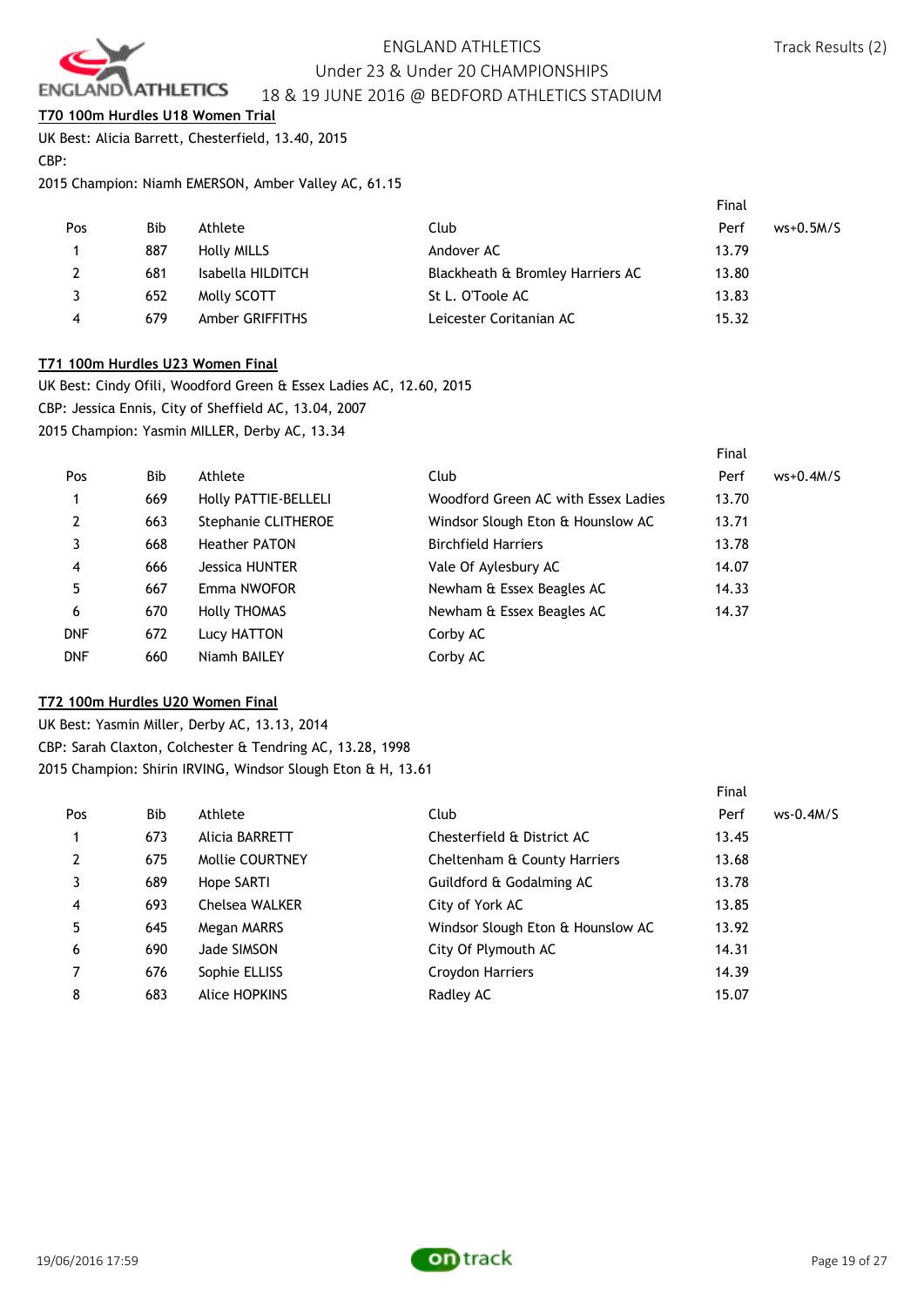

#### **T73 110m Hurdles U18 Men Trial**

UK Best: Jack Meredith, Liverpool Harriers, 13.33, 2009 CBP:

### 2015 Champion:

|     |     |                 |                         | Final               |
|-----|-----|-----------------|-------------------------|---------------------|
| Pos | Bib | Athlete         | Club                    | Perf<br>$ws-0.1M/S$ |
|     | 106 | Ethan AKANNI    | Bexley AC               | 13.61               |
|     | 115 | Jason NICHOLSON | Gateshead Harriers & AC | 13.75               |
|     | 132 | Michael SHIELDS | Basildon AC             | 14.52               |
| 4   | 107 | William ALDRED  | <b>Trafford AC</b>      | 14.73               |

#### **T74 110m Hurdles U23 Men Final**

UK Best: Colin Jackson, Cardiff AAC, 13.11, 1988 CBP: Will Sharman, Belgrave H, 13.49, 2006 2015 Champion: David OMOREGIE, Cardiff AAC, 13.62

|                |            |                     |                       | Final               |
|----------------|------------|---------------------|-----------------------|---------------------|
| Pos            | <b>Bib</b> | Athlete             | Club                  | Perf<br>$ws-0.2M/S$ |
|                | 111        | David KING          | City Of Plymouth AC   | 13.57               |
| $\overline{2}$ | 587        | David OMOREGIE      | Cardiff AAC           | 13.65               |
| 3              | 117        | Khai RILEY-LA BORDE | Enfield & Haringey AC | 13.87               |
| 4              | 112        | <b>Jack KIRBY</b>   | Harrow AC             | 14.43               |
| 5              | 113        | Jack MAJOR          | Southampton AC        | 14.70               |
| 6              | 114        | Maranga MOKAYA      | Notts AC              | 14.94               |
| 7              | 116        | Miguel PERERA       | Harrow AC             | 15.63               |
| 8              | 110        | George HADLER       | Havering AC           | 15.96               |

### **T75 110m Hurdles U20 Men Final**

UK Best: David Omoregie, Cardiff AAC, 13.17, 2014 CBP: David Omoregie, Cardiff AAC, 13.17, 2014 2015 Champion: Jack HATTON, Reading AC, 13.55

|            |     |                        |                       | Final |             |
|------------|-----|------------------------|-----------------------|-------|-------------|
| Pos        | Bib | Athlete                | Club                  | Perf  | $ws+1.9M/S$ |
| 1          | 134 | <b>Matt TRESTON</b>    | Reading AC            | 13.48 |             |
| 2          | 136 | James WEAVER           | Enfield & Haringey AC | 13.53 |             |
| 3          | 130 | Robert SAKALA          | Croydon Harriers      | 13.66 |             |
| 4          | 124 | <b>Cameron FILLERY</b> | Brighton & Hove AC    | 13.40 |             |
| 5          | 122 | Rivaldo BROWN          | <b>Trafford AC</b>    | 14.72 |             |
| 6          | 128 | <b>Thomas MILLER</b>   | City Of Portsmouth AC | 15.01 |             |
| <b>DNF</b> | 125 | <b>Edson GOMES</b>     | Luton AC              |       |             |
| <b>DNS</b> | 135 | George VAUGHAN         | Enfield & Haringey AC |       |             |

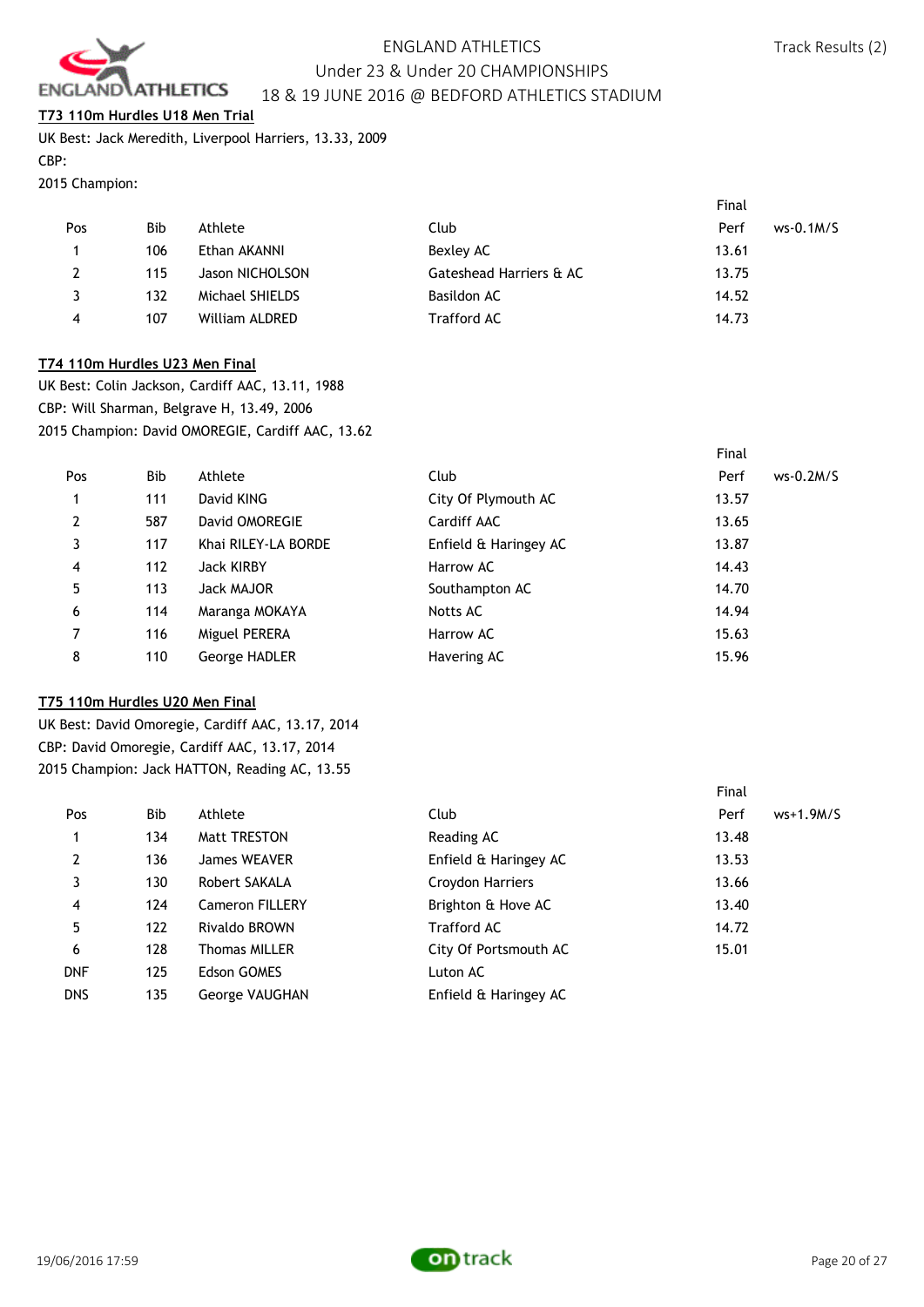

#### **F17 Hammer U23 Women Final**

UK Best: Sophie Hitchon, Blackburn Harriers, 72.97m, 2013 CBP: Sophie Hitchon, Blackburn Harriers, 69.54m, 2013 Reissue

| Pos            | Bib | Athlete                 | Club                      | Perf  |         |
|----------------|-----|-------------------------|---------------------------|-------|---------|
| $\mathbf{1}$   | 838 | Louisa JAMES            | Hastings AC               | 60.35 |         |
| $\overline{2}$ | 915 | <b>Annabelle PALMER</b> | Notts AC                  | 58.16 |         |
| 3              | 929 | Kayleigh PRESSWELL      | Marshall Milton Keynes AC | 54.32 |         |
| $\overline{4}$ | 759 | Zoe DAKIN               | Swansea Harriers          | 49.45 |         |
| 5              | 836 | Laeken IMPEY            | Marshall Milton Keynes AC | 44.20 |         |
| 1              | 709 | Alice BARNSDALE         | Lincoln Wellington AC     | 60.36 | U18/3Kg |
| $\overline{2}$ | 975 | Olivia STEVENSON        | Kingston upon Hull AC     | 60.04 | U18/3Kg |
| 3              | 822 | Katie HEAD              | Newham & Essex Beagles AC | 57.92 | U18/3Kg |
|                |     |                         |                           |       |         |

#### **F20 Long Jump U23 Men Final**

UK Best: Chris Tomlinson, Newham & Essex Beagles, 8.27, 2002 CBP: Jonathan Moore, Birchfield Harriers, 7.75m, 2004

| Pos            | Bib | Athlete                | Club                                     | Perf |        |
|----------------|-----|------------------------|------------------------------------------|------|--------|
| $\mathbf{1}$   | 428 | <b>Oliver NEWPORT</b>  | Blackheath & Bromley Harriers AC         | 7.43 | $+1.3$ |
| 2              | 317 | <b>Scott HALL</b>      | Gateshead Harriers & AC                  | 7.41 | $+1.2$ |
| 3              | 419 | Darren MORSON          | Victoria Park Harriers & Tower Hamlets A | 7.25 | $+1.8$ |
| $\overline{4}$ | 218 | <b>Jordan CHARTERS</b> | Sale Harriers Manchester                 | 7.21 | $+0.5$ |
| 5              | 579 | Oliver CLARK           | Newquay & Par AC                         | 7.11 | $+1.1$ |
| 6              | 140 | Sam ADAMS              | Winchester & District AC                 | 7.11 | $+2.5$ |
| $\overline{7}$ | 307 | <b>Joel GRENFELL</b>   | Peterborough AC                          | 6.99 | $+0.5$ |
| 8              | 119 | James WRIGHT           | Rugby & Northampton AC                   | 6.81 | $+2.3$ |
| 9              | 222 | Simeon CLARENCE        | Cardiff AAC                              | 6.68 | $+1.5$ |

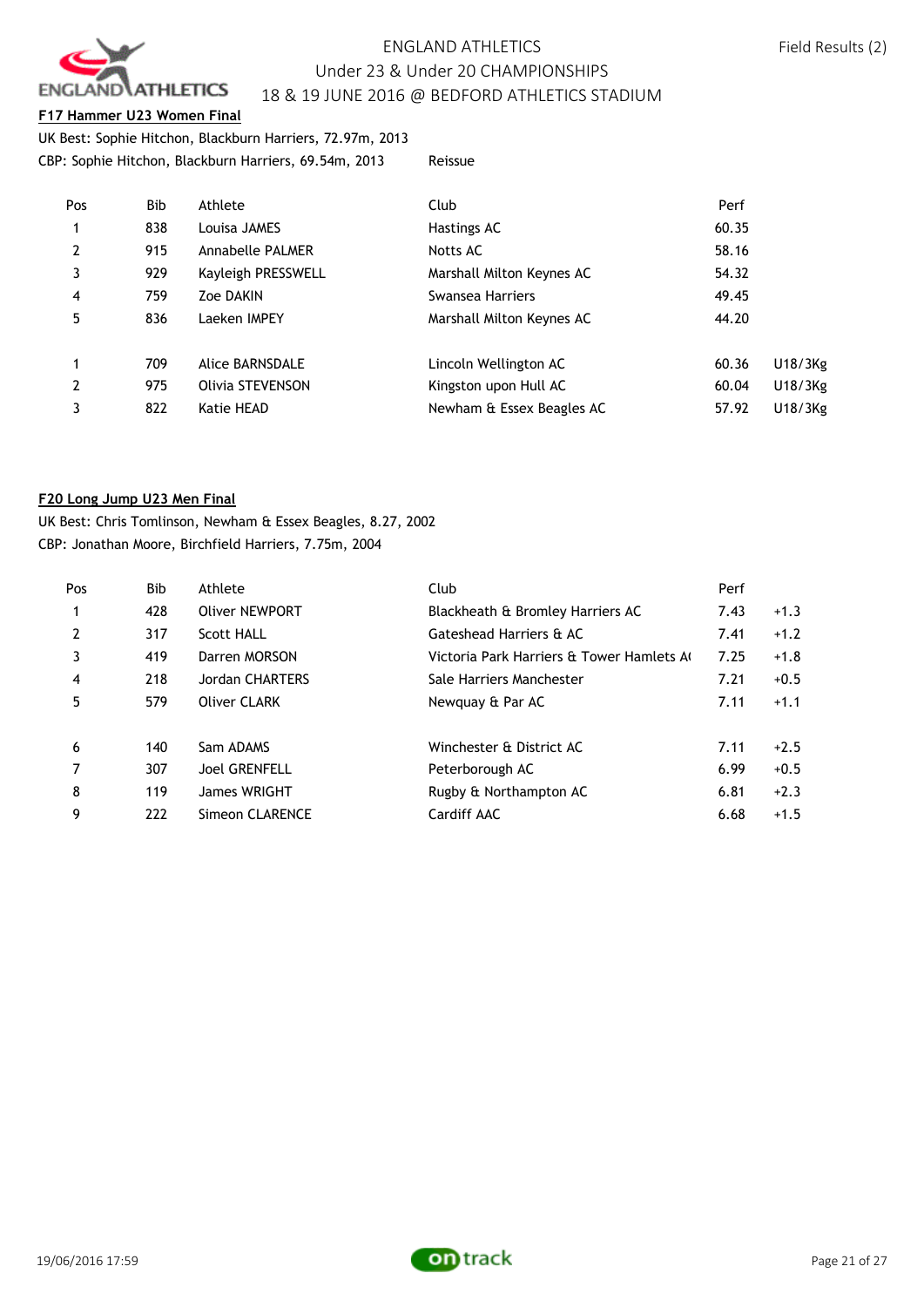

#### **F19 High Jump U20 Women Final**

UK Best: Morgan Lake, Windsor Slough Eton & Hounslow, 1.94, 2014 CBP: Morgan Lake, Windsor Slough Eton & Hounslow, 1.94m, 2015

| Pos            | Bib  | Athlete                    | Club                              | Perf |
|----------------|------|----------------------------|-----------------------------------|------|
| 1              | 684  | Morgan LAKE                | Windsor Slough Eton & Hounslow AC | 1.90 |
| $\overline{2}$ | 786  | Niamh EMERSON              | Amber Valley & Erewash AC         | 1.83 |
| 3              | 997  | Abby WARD                  | Wakefield District H & AC         | 1.79 |
| $\overline{4}$ | 704  | Laura ARMORGIE             | Herts Phoenix AC                  | 1.71 |
| 4              | 720  | Emily BORTHWICK            | Wigan & District H & AC           | 1.71 |
|                |      |                            |                                   |      |
| 6              | 967  | Hollie SMITH               | Kingston Upon Hull AC             | 1.71 |
| 7              | 743  | Ada'Ora CHIGBO             | North Somerset AC                 | 1.71 |
| 8              | 1021 | Isabelle CAIN-DALEY        | Stratford Upon Avon AC            | 1.66 |
| 9              | 738  | Octavia CAVILL             | Bedford & County AC               | 1.66 |
| 9              | 842  | Amelia JENNINGS-MCLAUGHLIN | <b>Trafford AC</b>                | 1.66 |
| 11             | 918  | Georgia PARRIS             | <b>Nuneaton Harriers</b>          | 1.66 |

#### **F18 Pole Vault U23 Men Final**

UK Best: Steve Lewis, Newham & Essex Beagles, 5.71m, 2008 CBP: Luke Cutts, Dearneside High AC, 5.41m, 2009

| Pos            | Bib | Athlete            | Club                                   | Perf |
|----------------|-----|--------------------|----------------------------------------|------|
| 1              | 449 | Jack PHIPPS        | <b>Birchfield Harriers</b>             | 5.15 |
| $\overline{2}$ | 570 | Liam YARWOOD       | Sale Harriers Manchester               | 5.00 |
|                | 141 | Samuel ADAMS       | Victoria Park City of Glasgow          | 4.85 |
| $\overline{4}$ | 190 | Tom BOOTH          | <b>Preston Harriers</b>                | 4.55 |
| 5              | 174 | Samuel BASS-COOPER | Southampton AC                         | 4.55 |
| <b>NM</b>      | 232 | Harry COPPELL      | Wigan & District H & AC                |      |
| <b>NM</b>      | 398 | David MANN         | <b>Strathclyde University Harriers</b> |      |

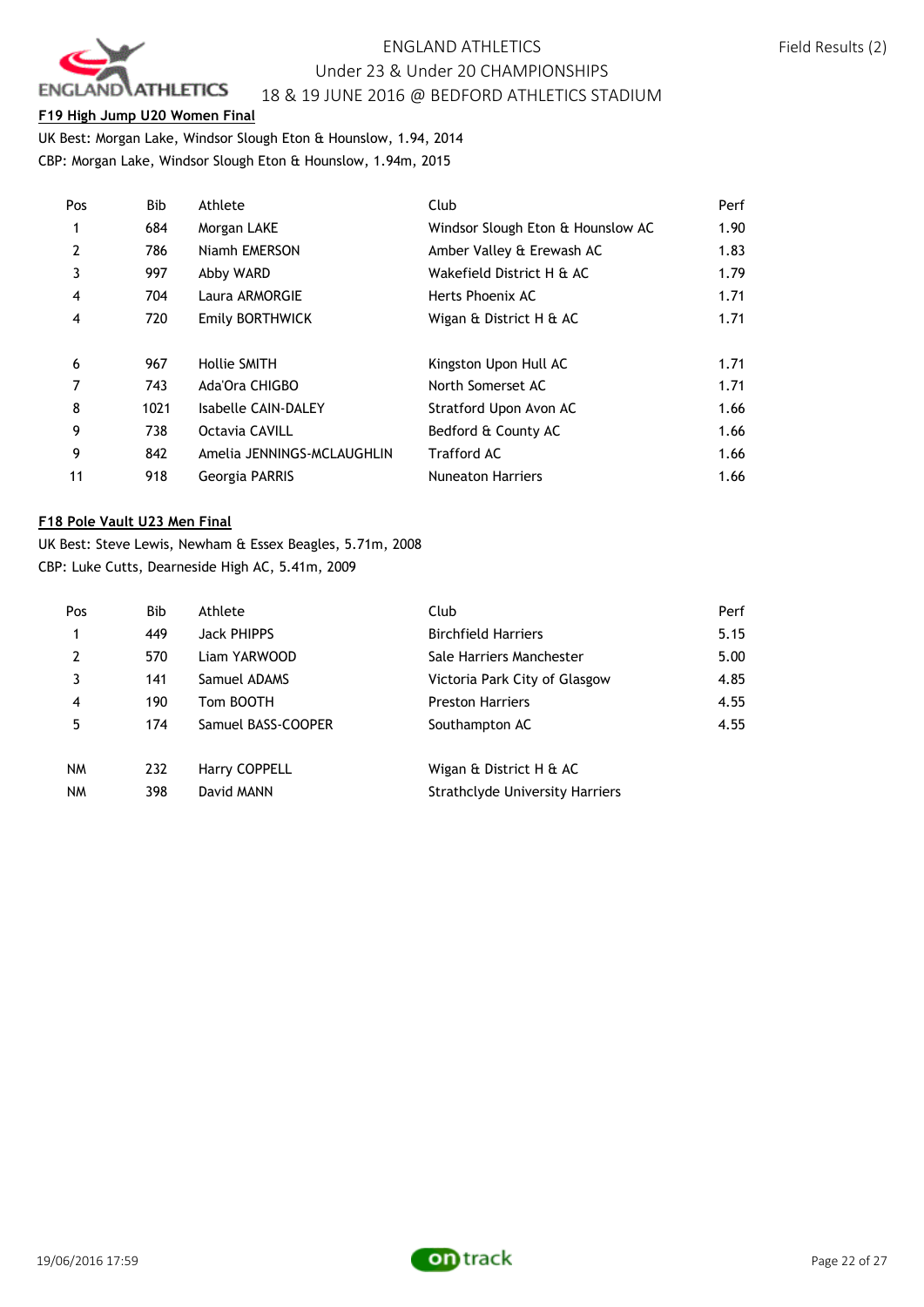

**F21 Hammer U23 Men Final**

UK Best: Nick Miller, Border Harriers, 77.55m, 2015 CBP: Pete Smith, Birchfield Harriers, 69.92m, 2010

| Pos | Bib | Athlete                | Club                              | Perf  |         |
|-----|-----|------------------------|-----------------------------------|-------|---------|
|     | 208 | Taylor CAMPBELL        | Windsor Slough Eton & Hounslow AC | 68.75 |         |
| 2   | 199 | Callum BROWN           | City Of Norwich AC                | 64.93 |         |
| 3   | 186 | Matthew BLOXHAM        | New Zealand                       | 61.28 |         |
| 4   | 441 | <b>Tom PARKER</b>      | City of Sheffield & Dearne AC     | 60.61 |         |
| 5   | 439 | Michael PAINTER        | Newham & Essex Beagles AC         | 60.54 |         |
| 6   | 440 | Jac PALMER             | Cardiff AAC                       | 59.66 |         |
| 7   | 329 | Thomas HEAD            | Newham & Essex Beagles AC         | 59.08 |         |
| 8   | 453 | Jamie POTTON-BURRELL   | Luton AC                          | 54.59 |         |
| 9   | 319 | James HAMBLIN          | Colchester Harriers AC            | 52.67 |         |
| 10  | 294 | Anthony GILLATT        | Scunthorpe & District AC          | 45.88 |         |
| 11  | 562 | Sam WILSON             | Nene Valley Harriers              | 42.87 |         |
|     | 430 | <b>Jake NORRIS</b>     | Windsor Slough Eton & Hounslow AC | 77.44 | U18/5Kg |
| 2   | 207 | <b>Bayley CAMPBELL</b> | Windsor Slough Eton & Hounslow AC | 69.71 | U18/5Kg |
|     |     |                        |                                   |       |         |

### **F22 Shot U23 Women Final**

UK Best: Myrtle Augee, Bromley Ladies AC, 18.19, 1987 CBP: Sophie McKinna, Great Yarmouth, 16.47, 2014

| Pos            | Bib | Athlete           | Club                          | Perf  |
|----------------|-----|-------------------|-------------------------------|-------|
| $\mathbf{1}$   | 881 | Sophie MCKINNA    | Great Yarmouth & District AC  | 16.67 |
| $\mathbf{1}$   | 908 | Sarah OMOREGIE    | Cardiff AAC                   | 15.83 |
| $\overline{2}$ | 898 | Adele NICOLL      | <b>Birchfield Harriers</b>    | 16.24 |
| 3              | 978 | Amelia STRICKLER  | Notts AC                      | 15.63 |
| $\overline{4}$ | 909 | Danielle OPARA    | <b>Thames Valley Harriers</b> | 13.82 |
| 5              | 810 | Lucy GRIFFITHS    | Cardiff AAC                   | 13.24 |
| 6              | 916 | Simi PAM          | Enfield & Haringey AC         | 12.44 |
|                | 863 | Sophie LITTLEMORE | Gateshead Harriers & AC       | 12.36 |

### **F24 Triple Jump U23 Women Final**

UK Best: Yasmin Regis, Windsor, Slough, Eton & Hounslow, 13.85m, 2008 CBP: Laura Samuel, Birchfield Harriers, 13.75m, 2012

| Pos            | Bib | Athlete            | Club                          | Perf  |     |
|----------------|-----|--------------------|-------------------------------|-------|-----|
| 1              | 729 | Saragh BUGGY       | St Abbans AC                  | 13.25 | 0.8 |
| $\overline{2}$ | 974 | Lia STEPHENSON     | <b>Thames Valley Harriers</b> | 12.20 | 0.9 |
|                | 931 | Hannah PRINGLE     | Gateshead Harriers & AC       | 11.61 | 1.4 |
| $\overline{4}$ | 911 | Victoria OSHUNREMI | Basildon AC                   | 11.51 | 1.5 |
| 5              | 770 | Rachel DINSDALE    | Edinburgh AC                  | 11.23 | 1.0 |
| 6              | 821 | Carolyn HARVEY     | Ayr Seaforth AAC              | 10.92 | 0.9 |

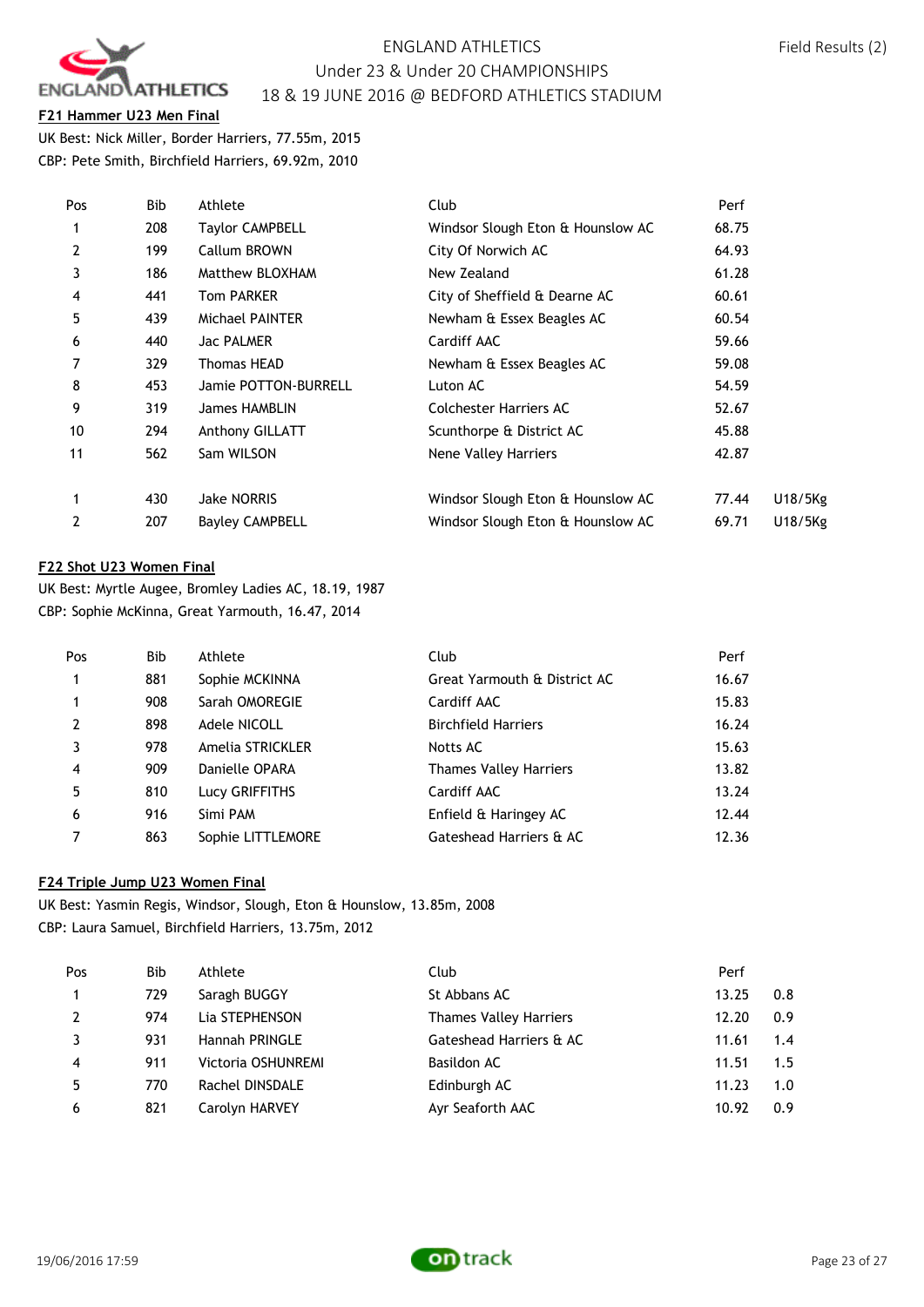

#### **F25 High Jump U20 Men Final**

UK Best: Steve Smith, Liverpool Harriers & AC, 2.37, 1992 CBP: Brendan Reilly, Corby AC, 2.25m, 1991

| Pos            | Bib | Athlete                 | Club                                | Perf |
|----------------|-----|-------------------------|-------------------------------------|------|
| 1              | 123 | <b>Rory DWYER</b>       | Stratford Upon Avon AC              | 2.17 |
| $\overline{2}$ | 289 | Tom GALE                | Team Bath AC                        | 2.17 |
| 3              | 359 | <b>Joel KHAN</b>        | Worcester AC                        | 2.09 |
| 4              | 545 | Ryan WEBB               | Wimborne AC                         | 2.09 |
| 5              | 410 | Lewis MCGUIRE           | <b>Shaftesbury Barnet Harriers</b>  | 2.05 |
| 6              | 356 | Adam JONES              | Southampton AC                      | 2.05 |
|                | 334 | Joshua HEWETT           | Liverpool Harriers & AC             | 2.00 |
| 8              | 565 | Curtis WOOD             | Cambridge & Coleridge AC            | 1.95 |
| 9              | 547 | <b>Scott WEBSTER</b>    | Woodford Green AC with Essex Ladies | 1.95 |
| 10             | 563 | Joe WINN                | <b>Thurrock Harriers</b>            | 1.95 |
| 11             | 393 | <b>Chris MACKAY</b>     | Giffnock North AAC                  | 1.95 |
| 12             | 191 | <b>Connor BORTHWICK</b> | Wigan & District H & AC             | 1.90 |
| 13             | 426 | <b>Paul NEALE</b>       | Enfield & Haringey AC               | 1.85 |

#### **F26 Long Jump U20 Women Final**

UK Best: Beverly Kinch, Hounslow AC, 6.90m, 1983 CBP: Katarina Johnson-Thompson, Liverpool H, 6.44m, 2011

| Pos            | <b>Bib</b> | Athlete            | Club                               | Perf |     |
|----------------|------------|--------------------|------------------------------------|------|-----|
| 1              | 725        | Eleanor BROOME     | Rugby & Northampton AC             | 6.21 | 1.2 |
| $\overline{2}$ | 887        | <b>Holly MILLS</b> | Andover AC                         | 6.12 | 1.5 |
| 3              | 1012       | Emily WRIGHT       | Bristol & West AC                  | 6.06 | 0.9 |
| 4              | 684        | Morgan LAKE        | Windsor Slough Eton & Hounslow AC  | 5.93 | 1.6 |
| 5              | 813        | Lucy HADAWAY       | City of York AC                    | 5.89 | 2.6 |
| 6              | 697        | Diana ADEGOKE      | Thanet AC                          | 5.78 | 1.4 |
| 7              | 700        | Rachel ALEXANDER   | Giffnock North AAC                 | 5.75 | 1.4 |
| 8              | 942        | Eavion RICHARDSON  | <b>Shaftesbury Barnet Harriers</b> | 5.72 | 1.2 |
| 9              | 707        | Kierra BARKER      | Basingstoke & Mid Hants AC         | 5.66 | 1.4 |
| 10             | 779        | Pippa EARLEY       | Kingston AC & Poly Harriers        | 5.63 | 0.9 |
| 10             | 691        | Lucy TURNER        | Gateshead Harriers & AC            | 5.63 | 0.9 |
| 12             | 702        | Tamara ANDERSON    | Thanet AC                          | 5.45 | 1.8 |
| 13             | 790        | Bessong ETCHU      | Glasgow School of Sport            | 5.43 | 0.6 |
| 14             | 677        | Katie GARLAND      | Brighton & Hove AC                 | 5.40 | 1.1 |
| 15             | 818        | Caitlin HARDING    | Leicester Coritanian AC            | 5.27 | 1.3 |
| 16             | 683        | Alice HOPKINS      | Radley AC                          | 4.44 | 2.2 |

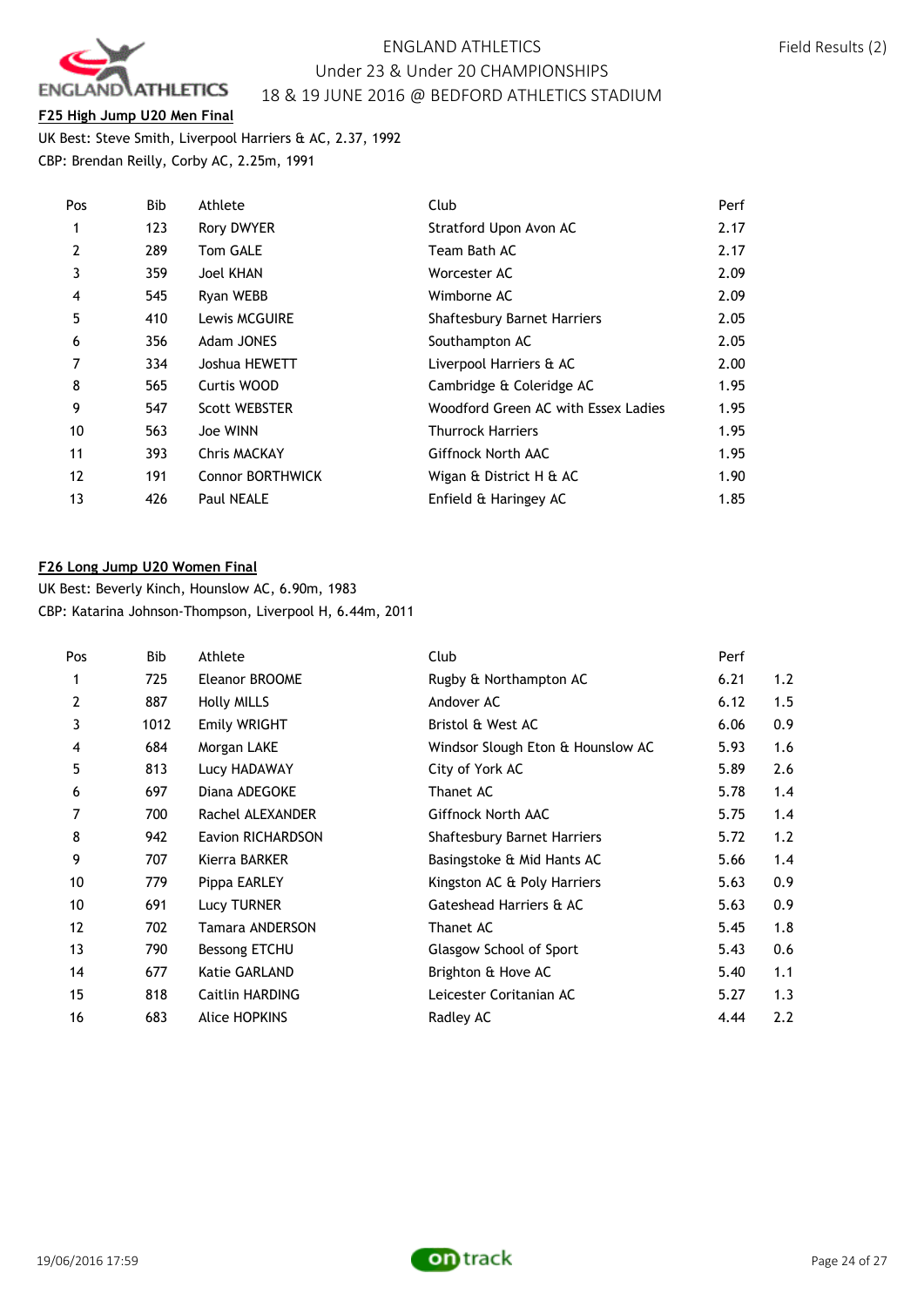

**F27 Discus U20 Women Final**

UK Best: Eden Francis, Leicester Coritanians, 55.28m, 2007 CBP: Claire Smithson, Brighton & Hove AC, 54.81m, 2001

| Pos            | <b>Bib</b> | Athlete               | Club                                     | Perf  |
|----------------|------------|-----------------------|------------------------------------------|-------|
| $\mathbf{1}$   | 1018       | Divine OLADIPO        | Blackheath & Bromley Harriers AC         | 48.11 |
| $\overline{2}$ | 1011       | Kathryn WOODCOCK      | Radley AC                                | 45.89 |
| 3              | 1016       | Luisa CHANTLER EDMOND | Radley AC                                | 45.06 |
| $\overline{4}$ | 867        | Sophie MACE           | <b>Walton AC</b>                         | 44.17 |
| 5              | 888        | Dionne MILNE          | Moray Road Runners                       | 43.89 |
| 6              | 932        | Jenny PYATT           | Liverpool Pembroke & Sefton H AC         | 42.21 |
| 7              | 880        | Simone MCKEN          | Wolverhampton & Bilston                  | 40.20 |
| 8              | 846        | <b>Bronte JONES</b>   | City of Sheffield & Dearne AC            | 40.16 |
| 9              | 1000       | Michaela WHITTON      | Reading AC                               | 39.34 |
| 10             | 788        | Nnenna ERONINI        | Victoria Park Harriers & Tower Hamlets A | 38.87 |

#### **F23 Discus U20 Men Final**

UK Best: Emeka Udechuku, Woodford Green & Essex Ladies, 64.35m, 1998 CBP: Lawrence Okoye, Croydon Harriers, 63.92m, 2010

| Pos | <b>Bib</b> | Athlete               | Club                        | Perf  |           |
|-----|------------|-----------------------|-----------------------------|-------|-----------|
| 1   | 271        | George EVANS          | Shaftesbury Barnet Harriers | 58.43 |           |
| 2   | 155        | George ARMSTRONG      | Leeds City AC               | 56.58 |           |
|     | 510        | Patrick SWAN          | Cornwall AC                 | 51.47 |           |
| 4   | 403        | Oliver MASSINGHAM     | City Of Norwich AC          | 45.48 |           |
| 5   | 400        | Joe MARTIN            | Middlesbrough AC (Mandale)  | 45.17 |           |
| 6   | 276        | Nathan FERGUS         | South London Harriers       | 44.89 |           |
| 7   | 367        | <b>William KNIGHT</b> | City of Stoke AC            | 44.62 |           |
|     | 526        | James TOMLINSON       | Pembrokeshire Harriers      | 57.95 | U18/1.5Ks |

### **F28 Pole Vault U23 Women Final**

UK Best: Holly Bleasdale, Blackburn H, 4.71m, 2012 CBP: Holly Bleasdale, Blackburn Harriers, 4.53m, 2011

| Pos            | Bib | Athlete         | Club                       | Perf |
|----------------|-----|-----------------|----------------------------|------|
| $\mathbf{1}$   | 753 | Sophie COOK     | <b>Birchfield Harriers</b> | 3.90 |
| 2              | 879 | Sarah MCKEEVER  | Sale Harriers Manchester   | 3.80 |
| 3              | 944 | Jenny ROBBINS   | Notts AC                   | 3.65 |
| $\overline{4}$ | 860 | Hannah LAWLER   | Edinburgh AC               | 3.50 |
| .5             | 926 | Georgia PICKLES | Sale Harriers Manchester   | 3.50 |
| 6              | 780 | Elizabeth EDDEN | <b>Birchfield Harriers</b> | 3.35 |

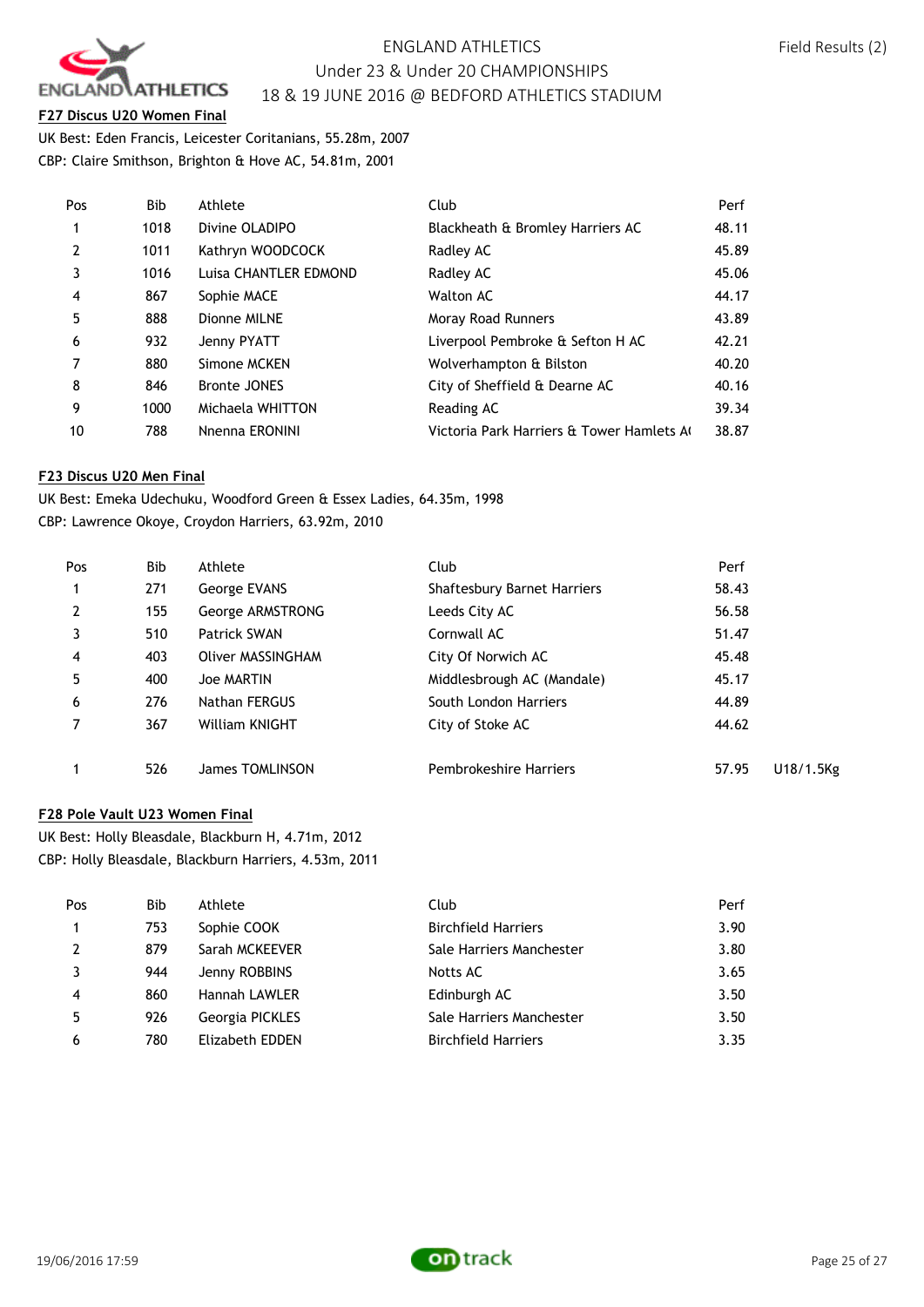

#### **F29 Javelin U23 Men Final**

UK Best: Steve Backley, Cambridge Harriers, 89.58m, 1990 CBP: Joe Dunderdale, Lincoln Wellington, 75.73m, 2012

| Pos            | <b>Bib</b> | Athlete           | Club                                | Perf  |          |
|----------------|------------|-------------------|-------------------------------------|-------|----------|
|                | 576        | Jack SWAIN        | Bedford & County AC                 | 61.76 |          |
| $\overline{2}$ | 578        | James BONGART     | Woodford Green AC with Essex Ladies | 57.71 |          |
|                | 591        | Luke ANGELL       | Team Kennet Triathlon & AC          | 54.64 |          |
| 4              | 320        | James HAMILTON    | City of Sheffield & Dearne AC       | 54.03 |          |
| 5              | 354        | Luke JOHNSON      | Horsham Blue Star Harriers          | 53.59 |          |
|                | 163        | Daniel BAINBRIDGE | City Of Norwich AC                  | 69.87 | U18/700g |

#### **F31 Shot U23 Men Final**

UK Best: Geoff Capes, Birchfield Harriers, 19.48m, 1971 CBP: Zane Duquemin, Shaftesbury Barnet H, 18.88m, 2013

| Pos            | Bib | Athlete                | Club                                | Perf  |
|----------------|-----|------------------------|-------------------------------------|-------|
| 1              | 541 | Joey WATSON            | Windsor Slough Eton & Hounslow AC   | 16.77 |
| $\overline{2}$ | 572 | Youcef ZATAT           | Woodford Green AC with Essex Ladies | 16.65 |
|                | 442 | Alexander PARKINSON    | New Zealand                         | 15.07 |
| $\overline{4}$ | 379 | Archie LEEMING         | Basildon AC                         | 13.87 |
| 5              | 470 | Matthew RIDGE          | Loughborough Students AC            | 13.45 |
| 6              | 365 | Tom KIRK               | City of Sheffield & Dearne AC       | 13.19 |
|                | 556 | Hugh WILLIAMS          | Woodford Green AC with Essex Ladies | 13.09 |
| 8              | 286 | <b>Forrest FRANCIS</b> | Leicester Coritanian AC             | 13.09 |

### **F32 Javelin U23 Women Final**

UK Best: Kelly Morgan, Windsor, Slough, Eton & Hounslow, 64.87m, 2002 CBP: Goldie Sayers, Belgrave Harriers, 58.20m, 2002

| Pos            | <b>Bib</b> | Athlete               | Club                              | Perf  |          |
|----------------|------------|-----------------------|-----------------------------------|-------|----------|
| $\mathbf{1}$   | 844        | Hannah JOHNSON        | Windsor Slough Eton & Hounslow AC | 49.82 |          |
| $\overline{2}$ | 1008       | Natasha WILSON        | Sale Harriers Manchester          | 45.44 |          |
| 3              | 716        | Liane BIBBY           | Wigan & District H & AC           | 44.05 |          |
| $\overline{4}$ | 940        | Aileen RENNIE         | Edinburgh AC                      | 43.70 |          |
| 5              | 973        | <b>Tasia STEPHENS</b> | Cardiff AAC                       | 40.27 |          |
| 6              | 901        | Devota NYAKYOMA       | Border Harriers & AC              | 39.11 |          |
| 7              | 763        | Kate DAVIES           | Oxford University AC              | 38.13 |          |
|                | 937        | <b>Bethan REES</b>    | Cannock & Stafford AC             | 49.54 | U18/500g |